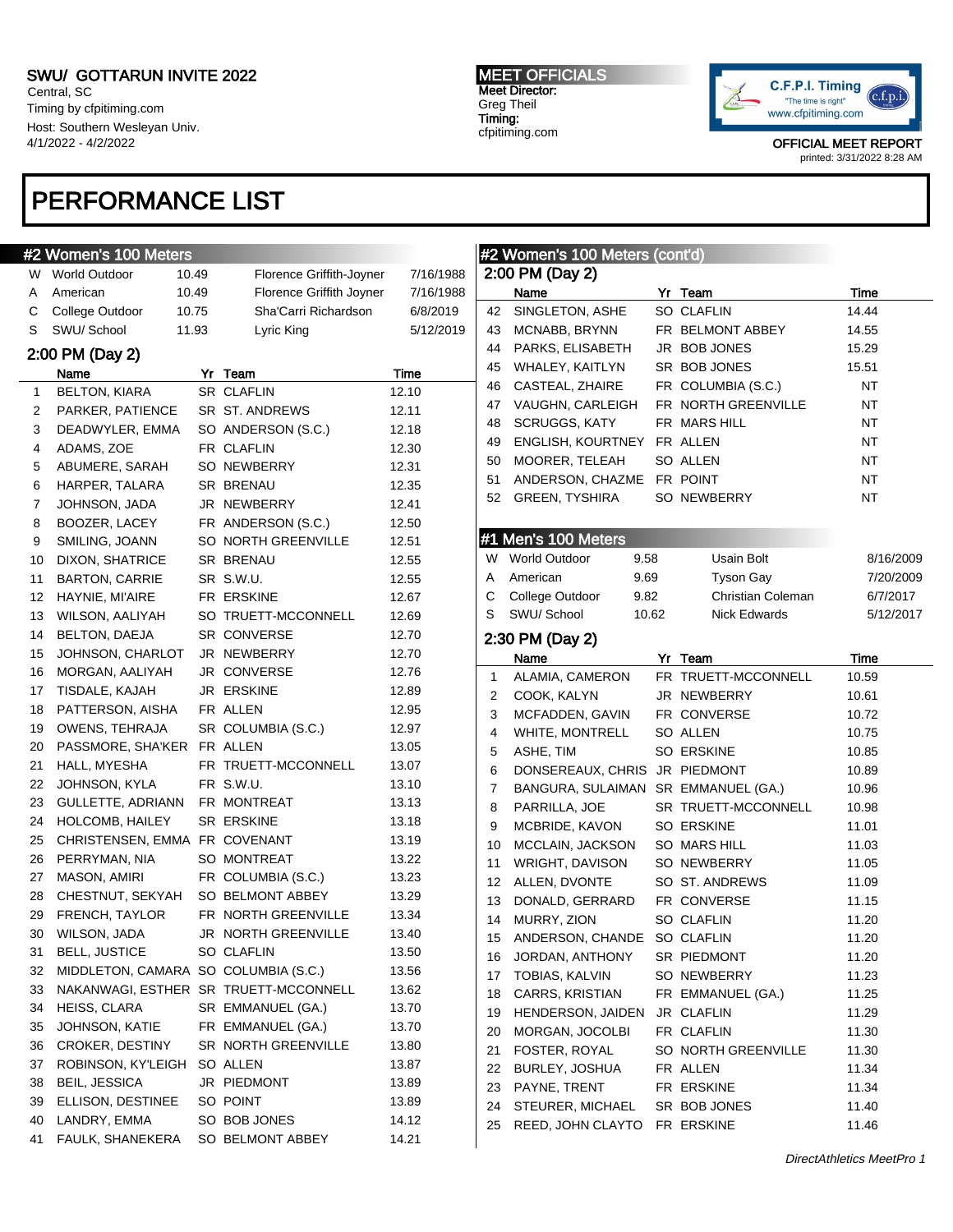Central, SC Timing by cfpitiming.com Host: Southern Wesleyan Univ. 4/1/2022 - 4/2/2022

## PERFORMANCE LIST

#### #1 Men's 100 Meters (cont'd) 2:30 PM (Day 2) Name Yr Team Time 26 FRESSEL, LUKE SO BOB JONES 11.52 27 LEEKS, JAVIEN FR POINT 11.60 28 WEBB, BRYCE FR ST. ANDREWS 11.63 29 OKONNE, MARVELOU SR BELMONT ABBEY 11.65 30 MCNEIL, LAMONT FR MONTREAT 11.72 31 ROX, MATTHEW SR CLAFLIN 11.74 32 SMITH, XAVIEN FR ST. ANDREWS 11.82 33 BECTON, TYRIK SO BELMONT ABBEY 11.84 34 SIMPSON, JOEL JR MONTREAT 11.92 35 ALVAREZ, LUIS SO BREVARD 11.93 36 NELSON, SHEMAR FR ALLEN 11.97 37 CROWLEY, NATHANIE JR BOB JONES 12.09 38 LANCE, ANDREW FR FRANCIS MARION 12.10 39 WRIGHT, JORDAN FR COLUMBIA (S.C.) 12.16 40 HARRIS, ALIJAH JR S.W.U. 12.28 41 HODGINS, CHRISTIAN FR POINT 12.37 42 CURTIS, DESHAWN SO BREVARD 12.50 43 VERACRUZ, ISAAC SO BOB JONES 12.57 44 ERICKSON, REECE FR BOB JONES 12.85 45 MCCRAY, LAZARUS FR CLAFLIN 12.87 46 O'LEARY, JADEN SO BREVARD 13.10 47 JAMES, MICHAEL FR FRANCIS MARION 13.23 48 REINSEL, RHYAN FR COLUMBIA (S.C.) NT 49 MARTINEZ FERRO, C JR BOB JONES NT 50 HERRINGTON, BEAU FR ALLEN NT 51 HALL, KALYN SO PIEDMONT NT 52 NOBLES, JUSTIN SR PRESBYTERIAN NT 53 FISHER, NEVIUS SO NEWBERRY NT #4 Women's 200 Meters W World Outdoor 21.34 Florence Griffith-Joyner 9/29/1988 A American 21.34 Florence Griffith Joyner 9/29/1988 C College Outdoor 22.02 Kyra Jefferson 6/17/2017 S SWU/ School 23.57 Jami Wright 5/29/2021 2:45 PM (Day 2) Name Yr Team Time 1 BEUGRE, MICHELE SR S.W.U. 24.22 2 DEADWYLER, EMMA SO ANDERSON (S.C.) 24.74 3 ABUMERE, SARAH SO NEWBERRY 25.07 4 BOYD, KRISHAYLA SO CONVERSE 25.19 5 JOHNSON, JADA JR NEWBERRY 25.26 6 ADAMS, ZOE FR CLAFLIN 25.28 7 SHIPPY, DESTINY SR WOFFORD 25.36 8 HAYNIE, MI'AIRE FR ERSKINE 25.63 #4 Women's 200 Meters (cont'd) 2:45 PM (Day 2) Name **Yr Team Yr Team** Time 9 SUBER, QUIANA SO CONVERSE 25.83 10 MORGAN, AALIYAH JR CONVERSE 25.91 11 OKODUWA, ESEOSE FR CONVERSE 25.91 12 VAUGHN, CARLEIGH FR NORTH GREENVILLE 25.92 13 WILSON, AALIYAH SO TRUETT-MCCONNELL 26.08 14 JOHNSON, EMMA JR NEWBERRY 26.19 15 BOOZER, LACEY FR ANDERSON (S.C.) 26.20 16 DEVRIES, CARMEN SR S.W.U. 26.22 17 PROVIDENCE, VANES JR BRENAU 26.40 18 FULLER, JONNICA SO CLAFLIN 26.65 19 ROWE, NATHALIA FR BRENAU 26.72 20 CARRILLO, ELYSSE SO COVENANT 26.82 21 PATTERSON, AISHA FR ALLEN 26.86 22 WARREN, NASHAYLA SO CONVERSE 27.00 23 PERRYMAN, NIA SO MONTREAT 27.14 24 YARUSSI, MARIA SO BELMONT ABBEY 27.19 25 HAYDEN, JOELI SO ANDERSON (S.C.) 27.20 26 HOLCOMB, HAILEY SR ERSKINE 27.34 27 WARREN, LAYLA SO NEWBERRY 27.38 28 MCNABB, BRYNN FR BELMONT ABBEY 27.42 29 PASSMORE, SHA'KER FR ALLEN 27.43 30 QUARTARARO, BRIAN SO ANDERSON (S.C.) 27.50 31 TISDALE, KAJAH JR ERSKINE 27.64 32 DUFFIN, SKEKINAH SO CLAFLIN 27.77 33 FRENCH, TAYLOR FR NORTH GREENVILLE 27.79 34 JOHNSON, KYLA FR S.W.U. 27.88 35 GULLETTE, ADRIANN FR MONTREAT 27.90 36 MACK, JAIDA FR COLUMBIA (S.C.) 27.92 37 ODOM, JOHNEIA FR COLUMBIA (S.C.) 28.18 38 GRAY, AMBER SR ERSKINE 28.18 39 GREEN, TYSHIRA SO NEWBERRY 28.20 40 BATTLE, MOENA SR EMMANUEL (GA.) 28.21 41 CROKER, DESTINY SR NORTH GREENVILLE 28.50 42 LANDRY, EMMA SO BOB JONES 28.56 43 FLOOK, MARYMARGA SO NORTH GREENVILLE 28.67 44 JONES, TALYA FR COLUMBIA (S.C.) 28.71 45 WILSON, JADA JR NORTH GREENVILLE 28.83 46 JOHNSON, KATIE FR EMMANUEL (GA.) 28.98 47 BEIL, JESSICA JR PIEDMONT 29.07 48 ROGERS, MAKAYLA FR MARS HILL 29.13 49 SMITH, DAEHLA SO COVENANT 29.34 50 ELLIS, TAMIYA SO BELMONT ABBEY 29.50 51 MATTHEWS, HAILEY FR BELMONT ABBEY 30.01 52 FAULK, SHANEKERA SO BELMONT ABBEY 30.34 53 SINGLETON, ASHE SO CLAFLIN 30.41

MEET OFFICIALS Meet Director: Greg Theil Timing: cfpitiming.com

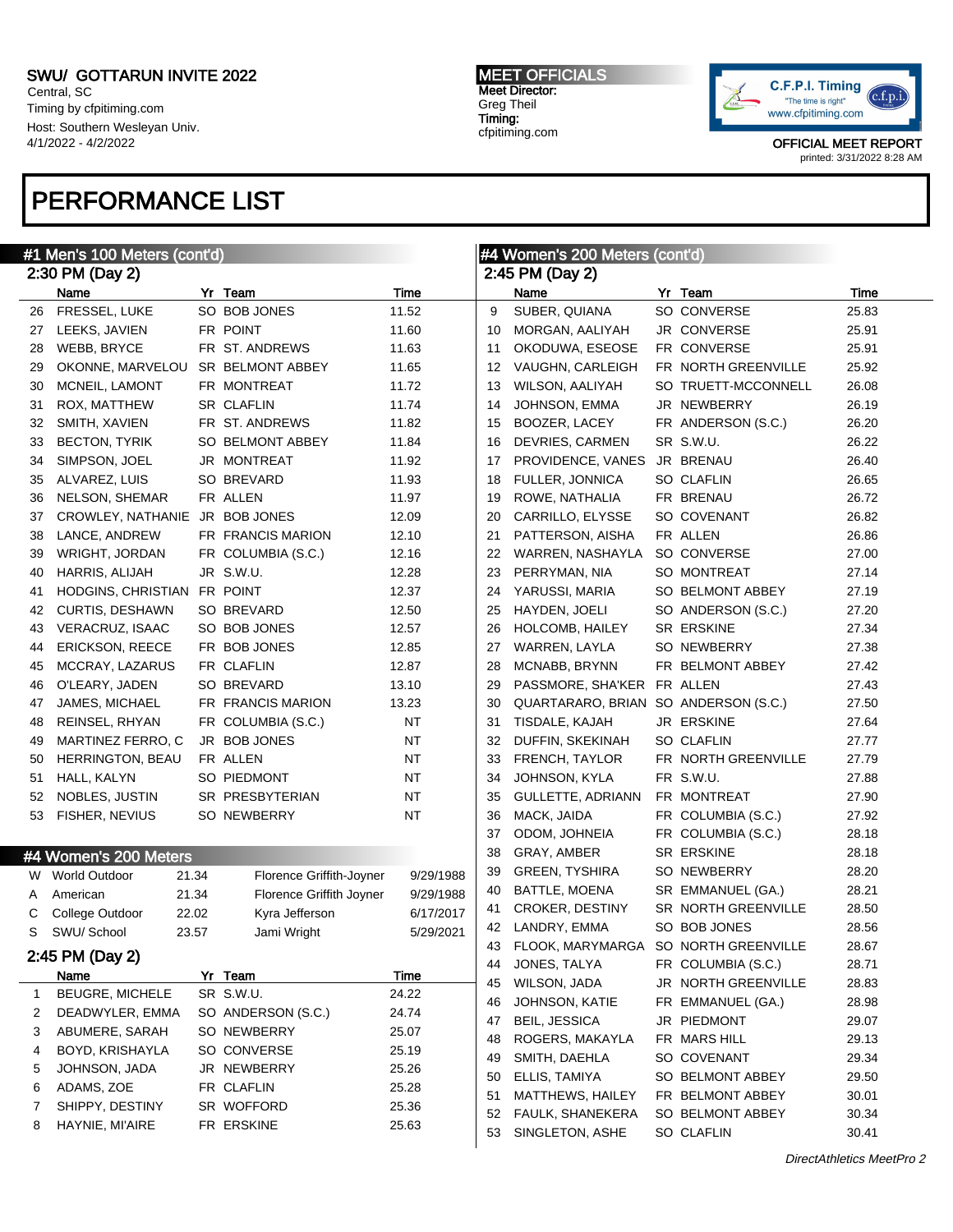Central, SC Timing by cfpitiming.com Host: Southern Wesleyan Univ. 4/1/2022 - 4/2/2022

# PERFORMANCE LIST

#### MEET OFFICIALS Meet Director: Greg Theil Timing: cfpitiming.com



|        | #4 Women's 200 Meters (cont'd)        |       |                     |             | #3 Men's 200 Meters (cont'd) |                                     |  |                     |       |
|--------|---------------------------------------|-------|---------------------|-------------|------------------------------|-------------------------------------|--|---------------------|-------|
|        | 2:45 PM (Day 2)                       |       |                     |             | 2:45 PM (Day 2)              |                                     |  |                     |       |
|        | Name                                  |       | Yr Team             | <b>Time</b> |                              | Name                                |  | Yr Team             | Time  |
| 54     | WHALEY, KAITLYN                       |       | SR BOB JONES        | 31.15       | 23                           | MURRY, ZION                         |  | SO CLAFLIN          | 23.09 |
|        | 55 PARKS, ELISABETH                   |       | JR BOB JONES        | 31.56       | 24                           | LINEN, XAVIER                       |  | FR COLUMBIA (S.C.)  | 23.12 |
| 56     | <b>MILTON, SEANNA</b>                 |       | FR MARS HILL        | 32.89       | 25                           | NORMAN, NOAH                        |  | FR COVENANT         | 23.15 |
| 57     | <b>TAYLOR, LILIANA</b>                |       | SR BOB JONES        | 34.07       | 26                           | LEAK, JOSH                          |  | SO COVENANT         | 23.19 |
| 58     | MORAN, ANA                            |       | SR BOB JONES        | 34.28       | 27                           | MOLITOR, BEN                        |  | FR ANDERSON (S.C.)  | 23.24 |
| 59     | CHELLIS, JULIA                        |       | FR BOB JONES        | 34.38       | 28                           | HENDERSON, JAIDEN                   |  | JR CLAFLIN          | 23.30 |
| 60     | HEATH, JESSIE                         |       | SR BOB JONES        | 34.83       | 29                           | <b>BAILES, BRANDON</b>              |  | FR MARS HILL        | 23.34 |
| 61     | HEISS, CLARA                          |       | SR EMMANUEL (GA.)   | NT          | 30                           | OKONNE, MARVELOU                    |  | SR BELMONT ABBEY    | 23.37 |
| 62     | JONES, COURTNEY                       |       | FR BOB JONES        | NT          | 31                           | BONILLA, DARRIAN                    |  | FR MONTREAT         | 23.46 |
| 63     | ALFERINK, SARAH                       |       | FR BOB JONES        | NT          | 32                           | CANNON, ZACH                        |  | SO ANDERSON (S.C.)  | 23.55 |
| 64     | BARTLEY, DAJE                         |       | JR CLAFLIN          | NT          | 33                           | EDWARDS, RICHARD                    |  | SO ST. ANDREWS      | 23.56 |
| 65     | <b>BRIGHT, MADELYN</b>                |       | JR EMMANUEL (GA.)   | NT          | 34                           | MORGAN, JOCOLBI                     |  | FR CLAFLIN          | 23.63 |
| 66     | RHONE, DARIEL                         |       | SO ST. ANDREWS      | NT          | 35                           | AVANT, NICHOLAS                     |  | FR COLUMBIA (S.C.)  | 23.64 |
| 67     | HEICHEL, AMELIA                       |       | SO ERSKINE          | <b>NT</b>   | 36                           | <b>KETTER, TARRENCE</b>             |  | FR NORTH GREENVILLE | 23.68 |
|        |                                       |       |                     |             | 37                           | GRAYSON, BRANDON FR COLUMBIA (S.C.) |  |                     | 23.77 |
|        | #3 Men's 200 Meters                   |       |                     |             | 38                           | SMITH, DALTON                       |  | SO BELMONT ABBEY    | 23.93 |
|        | W World Outdoor                       | 19.19 | Usain Bolt          | 8/20/2009   | 39                           | CROWLEY, NATHANIE JR BOB JONES      |  |                     | 24.04 |
|        | American                              | 19.32 | Michael Johnson     | 8/1/1996    | 40                           | PAYNE, TRENT                        |  | FR ERSKINE          | 24.19 |
| A<br>С | College Outdoor                       | 19.69 | <b>Walter Dix</b>   | 5/25/2007   | 41                           | SELLERS, JOSHUA                     |  | FR ERSKINE          | 24.42 |
| S      | SWU/ School                           | 21.63 | Jannai Maxwell      | 4/15/2017   | 42                           | KADRI, RAMI                         |  | SR BREVARD          | 24.55 |
|        |                                       |       |                     |             | 43                           | NASH, MICHAEL                       |  | FR TRUETT-MCCONNELL | 24.66 |
|        | 2:45 PM (Day 2)                       |       |                     |             | 44                           | FRITH, ALAYNE                       |  | FR MONTREAT         | 24.75 |
|        | Name                                  |       | Yr Team             | Time        | 45                           | <b>CURTIS, DESHAWN</b>              |  | SO BREVARD          | 24.86 |
| 1      | MEADOWS, NOAH                         |       | SO S.W.U.           | 21.16       | 46                           | WEBB, BRYCE                         |  | FR ST. ANDREWS      | 25.02 |
| 2      | ALAMIA, CAMERON                       |       | FR TRUETT-MCCONNELL | 21.50       | 47                           | MILHOUSE, JALEN                     |  | SO FRANCIS MARION   | 25.19 |
| 3      | <b>FRANKLIN, KEISHON</b>              |       | JR TRUETT-MCCONNELL | 21.61       | 48                           | HALL, KALYN                         |  | SO PIEDMONT         | 25.20 |
| 4      | LAWTON, ANTAVIOUS FR NORTH GREENVILLE |       |                     | 21.67       | 49                           | HODGINS, CHRISTIAN FR POINT         |  |                     | 25.27 |
| 5      | MEEKINS, JORDAN                       |       | JR NORTH GREENVILLE | 21.90       | 50                           | MARTINEZ FERRO, C                   |  | JR BOB JONES        | 25.73 |
| 6      | SMITH, TRAVION                        |       | SO MONTREAT         | 21.96       | 51                           | VERACRUZ, ISAAC                     |  | SO BOB JONES        | 25.80 |
| 7      | COOK, KALYN                           |       | JR NEWBERRY         | 21.98       | 52                           | EVERETT, REGINALD                   |  | JR BREVARD          | 26.22 |
| 8      | MCFADDEN, GAVIN                       |       | FR CONVERSE         | 22.29       | 53                           | <b>ERICKSON, REECE</b>              |  | FR BOB JONES        | 26.24 |
| 9      | WHITE, MONTRELL                       |       | SO ALLEN            | 22.32       | 54                           | O'LEARY, JADEN                      |  | SO BREVARD          | 26.50 |
| 10     | DONALD, GERRARD                       |       | FR CONVERSE         | 22.44       | 55                           | LANCE, ANDREW                       |  | FR FRANCIS MARION   | 26.75 |
| 11     | FRESSEL, LUKE                         |       | SO BOB JONES        | 22.55       | 56                           | JAMES, MICHAEL                      |  | FR FRANCIS MARION   | 26.84 |
|        | 12 PARRILLA, JOE                      |       | SR TRUETT-MCCONNELL | 22.63       |                              | 57 DUBBERLY, ANDREW FR BOB JONES    |  |                     | 30.22 |
|        | 13 TOBIAS, KALVIN                     |       | SO NEWBERRY         | 22.73       | 58                           | NELSON, SHEMAR                      |  | FR ALLEN            | NT    |
| 14     | <b>BUTTON, HALEN</b>                  |       | FR ERSKINE          | 22.74       | 59                           | LEE, ETHAN                          |  | FR MARS HILL        | NT    |
| 15     | ANDERSON, CHANDE SO CLAFLIN           |       |                     | 22.75       | 60                           | HORACE, JAYDEN                      |  | FR ALLEN            | NT    |
| 16     | MANN, KY                              |       | SR MARS HILL        | 22.76       | 61                           | CORDES, SETH                        |  | SO BOB JONES        | NT    |
| 17     | ASHE, TIM                             |       | SO ERSKINE          | 22.76       | 62                           | YEARGIN, JAMIERYO                   |  | FR CONVERSE         | NT    |
| 18     | GLENN, RYAN                           |       | FR CONVERSE         | 22.77       | 63                           | SMITH, XAVIEN                       |  | FR ST. ANDREWS      | NT    |
| 19     | MURPHY-REDD, LOG                      |       | JR BELMONT ABBEY    | 22.77       | 64                           | ALLEN, DVONTE                       |  | SO ST. ANDREWS      | NT    |
| 20     | MCBRIDE, KAVON                        |       | SO ERSKINE          | 22.79       |                              |                                     |  |                     |       |
| 21     | REED, JOHN CLAYTO                     |       | FR ERSKINE          | 22.89       |                              |                                     |  |                     |       |
|        | 22 LEEKS, JAVIEN                      |       | FR POINT            | 22.96       |                              |                                     |  |                     |       |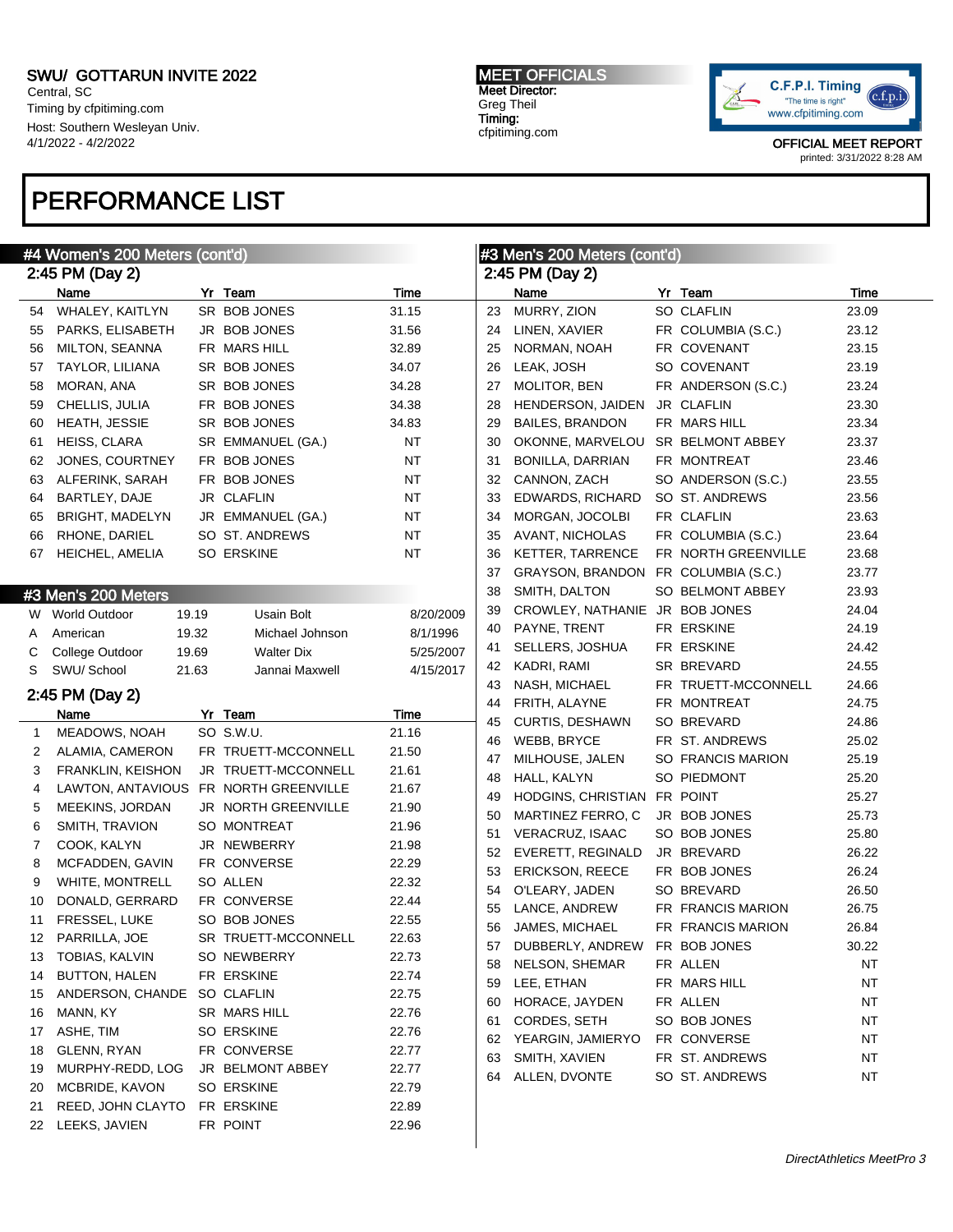Central, SC Timing by cfpitiming.com Host: Southern Wesleyan Univ. 4/1/2022 - 4/2/2022

## PERFORMANCE LIST

### #6 Women's 400 Meters

| W              | World Outdoor                        | 47.60 | Marita Koch         | 10/6/1985 |
|----------------|--------------------------------------|-------|---------------------|-----------|
| Α              | American                             | 48.70 | Sandi Richards      | 8/17/2006 |
| С              | College Outdoor                      | 49.71 | Courtney Okolo      | 4/23/2016 |
| S              | SWU/ School                          | 54.43 | Jami Wright         | 2021      |
|                | 1:10 PM (Day 2)                      |       |                     |           |
|                | Name                                 |       | Yr Team             | Time      |
| 1              | <b>WRIGHT, CIERRA</b>                |       | FR S.W.U.           | 57.10     |
| 2              | ALSTON, JHARNA                       |       | SR EMMANUEL (GA.)   | 58.29     |
| 3              | FULLER, JONNICA                      |       | SO CLAFLIN          | 59.00     |
| 4              | MARLOW, DEBORAH                      |       | FR S.W.U.           | 59.22     |
| 5              | ZAVALA, LYCIA                        |       | JR S.W.U.           | 59.52     |
| 6              | SUBER, QUIANA                        |       | SO CONVERSE         | 59.54     |
| $\overline{7}$ | QUARTARARO, BRIAN                    |       | SO ANDERSON (S.C.)  | 59.61     |
| 8              | FLORES, ISABELLE                     |       | FR BELMONT ABBEY    | 1:00.02   |
| 9              | ROBINSON, BAYLEY                     |       | SO CONVERSE         | 1:00.59   |
| 10             | DOYLE, JAHKIDA                       |       | SO PIEDMONT         | 1:00.79   |
| 11             | HAYDEN, JOELI                        |       | SO ANDERSON (S.C.)  | 1:01.05   |
| 12             | THOMASON, KAYLAN                     |       | JR BRENAU           | 1:01.16   |
| 13             | GARCIA, DYLAN                        |       | FR MONTREAT         | 1:01.50   |
| 14             | CHILDERS, LAUREN                     |       | SO ANDERSON (S.C.)  | 1:01.54   |
| 15             | <b>BARKER, CHANNING</b>              |       | SO BREVARD          | 1:01.66   |
| 16             | MIDDLETON, CAMARA SO COLUMBIA (S.C.) |       |                     | 1:01.97   |
| 17             | DOTSON, LEAH                         |       | FR ERSKINE          | 1:02.00   |
| 18             | STANDIFER, EMILY                     |       | FR MONTREAT         | 1:02.00   |
| 19             | BOYD, KRISHAYLA                      |       | SO CONVERSE         | 1:02.36   |
| 20             | REITMEYER, MALIA                     |       | FR BELMONT ABBEY    | 1:02.39   |
| 21             | DUFFIN, SKEKINAH                     |       | SO CLAFLIN          | 1:02.81   |
| 22             | BARTLEY, DAJE                        |       | JR CLAFLIN          | 1:02.91   |
| 23             | SERNA, AMARANTA                      |       | FR BRENAU           | 1:03.00   |
| 24             | <b>GREEN, TAYLOR</b>                 |       | SO BRENAU           | 1:03.00   |
| 25             | CASTELLANOS, YESS                    |       | FR MONTREAT         | 1:03.00   |
| 26             | CRONK, MAHALEY                       |       | SO MONTREAT         | 1:03.00   |
| 27             | ARNOLD, BRILEY                       |       | JR NORTH GREENVILLE | 1:03.50   |
| 28             | WARD, MALERY                         |       | SR NORTH GREENVILLE | 1:03.61   |
| 29             | BLADEN, AUTUMN                       |       | SO ANDERSON (S.C.)  | 1:03.63   |
| 30             | PONCE, JAYCIE                        |       | SO PIEDMONT         | 1:03.65   |
| 31             | STEWART, SAVANNA                     |       | FR S.W.U.           | 1:03.95   |
| 32             | FLINCH, TASHAYNA                     |       | JR NEWBERRY         | 1:04.00   |
| 33             | <b>BROADWELL, TAYLO</b>              |       | SR S.W.U.           | 1:04.37   |
| 34             | FLOOK, MARYMARGA                     |       | SO NORTH GREENVILLE | 1:04.96   |
| 35             | HASTY, KILIA                         |       | FR MONTREAT         | 1:05.00   |
| 36             | <b>BROOKS, ILEYNA</b>                |       | FR PIEDMONT         | 1:05.18   |
| 37             | KAPWADI, KEREN                       |       | JR BRENAU           | 1:05.27   |
| 38             | THOMPSON, KATHERI                    |       | SO ERSKINE          | 1:05.42   |
| 39             | WILLIAMS, MADALYN                    |       | FR PIEDMONT         | 1:05.52   |
| 40             | FARMER, TAYLOR                       |       | SO EMMANUEL (GA.)   | 1:05.93   |
| 41             | IRIZARRY, MELANIE                    |       | FR NORTH GREENVILLE | 1:06.00   |

MEET OFFICIALS Meet Director: Greg Theil Timing: cfpitiming.com



OFFICIAL MEET REPORT printed: 3/31/2022 8:28 AM

|          | #6 Women's 400 Meters (cont'd) |       |                                           |                    |
|----------|--------------------------------|-------|-------------------------------------------|--------------------|
|          | 1:10 PM (Day 2)                |       |                                           |                    |
|          | Name<br>HETZEL, GRACE          |       | Yr Team                                   | Time               |
| 42<br>43 | ELLIS, TAMIYA                  |       | SR BELMONT ABBEY<br>SO BELMONT ABBEY      | 1:06.50            |
| 44       | DOBSON, EMMALEE                |       | FR CONVERSE                               | 1:06.81            |
| 45       | JOHNSON, LYDIA                 |       |                                           | 1:07.09            |
|          | PONCE, HAYDEN                  |       | SO ANDERSON (S.C.)<br>SO TRUETT-MCCONNELL | 1:07.27            |
| 46<br>47 | <b>BELL, RYLEIGH</b>           |       | SO PIEDMONT                               | 1:08.36<br>1:10.00 |
| 48       | <b>GOSS, KRISTIAN</b>          |       | <b>SO CLAFLIN</b>                         | 1:11.40            |
| 49       | TAYLOR, LILIANA                |       | SR BOB JONES                              |                    |
|          | FLYNN, LYDIA                   |       | SO BOB JONES                              | 1:20.31<br>NT      |
| 50       |                                |       | FR BOB JONES                              | NT                 |
| 51       | CHELLIS, JULIA                 |       |                                           |                    |
| 52       | HUTSON, SUSANNA                |       | JR BOB JONES                              | NT                 |
| 53       | REEVES, JULIA                  |       | JR S.W.U.                                 | ΝT                 |
|          |                                |       |                                           |                    |
|          | #5 Men's 400 Meters            |       |                                           |                    |
|          | W World Outdoor                | 43.03 | Wayne van Niekerk                         | 8/14/2016          |
| A        | American                       | 43.18 | Michael Johnson                           | 8/26/1999          |
| С        | College Outdoor                | 43.61 | Michael Norman                            | 6/8/2018           |
| S        | SWU/ School                    | 48.08 | Dymitric Ray                              | 4/28/2018          |
|          | 1:35 PM (Day 2)                |       |                                           |                    |
|          | Name                           |       | Yr Team                                   | Time               |
| 1        | FRANKLIN, KEISHON              |       | JR TRUETT-MCCONNELL                       | 48.45              |
| 2        | THIERFELDER, JAME              |       | SR BELMONT ABBEY                          | 48.72              |
| 3        | HENDERSON, CAMER SR NEWBERRY   |       |                                           | 49.56              |
| 4        | MCINTYRE, GRAY                 |       | FR NORTH GREENVILLE                       | 49.75              |
| 5        | SMITH, TRAVION                 |       | SO MONTREAT                               | 50.50              |
| 6        | BUTTON, HALEN                  |       | FR ERSKINE                                | 50.54              |
| 7        | MURPHY-REDD, LOG               |       | JR BELMONT ABBEY                          | 50.64              |
| 8        | STEURER, MICHAEL               |       | SR BOB JONES                              | 50.65              |
| 9        | SWINSON, DONALD                |       | JR TRUETT-MCCONNELL                       | 50.88              |
| 10       | WHITE, JOSHUA                  |       | FR NORTH GREENVILLE                       | 51.01              |
| 11       | THIERFELDER, THOM              |       | SO BELMONT ABBEY                          | 51.33              |
| 12       | <b>BUTTON, JENSEN</b>          |       | JR ERSKINE                                | 51.71              |
| 13       | <b>GLENN, RYAN</b>             |       | FR CONVERSE                               | 51.73              |
| 14       | <b>KETTER, TARRENCE</b>        |       | FR NORTH GREENVILLE                       | 51.74              |
| 15       | COLAS, LUDCHEEL                |       | SO S.W.U.                                 | 51.89              |
| 16       | COLEMAN, GARISON               |       | FR BELMONT ABBEY                          | 51.99              |
| 17       | SMITH, ZANE                    |       | FR PIEDMONT                               | 52.36              |
| 18       | BENNETT, BOBBY                 |       | FR NORTH GREENVILLE                       | 52.37              |
| 19       | FIBLA, DAVID                   |       | SO NEWBERRY                               | 52.69              |
| 20       | BONILLA, DARRIAN               |       | FR MONTREAT                               | 52.79              |
| 21       | JOYNER, JOSHUA                 |       | SO ALLEN                                  | 52.86              |
| 22       | BLUE, JORDAN                   |       | SR S.W.U.                                 | 53.04              |
| 23       | AVANT, NICHOLAS                |       | FR COLUMBIA (S.C.)                        | 53.45              |

24 ALVAREZ, LUIS SO BREVARD 53.80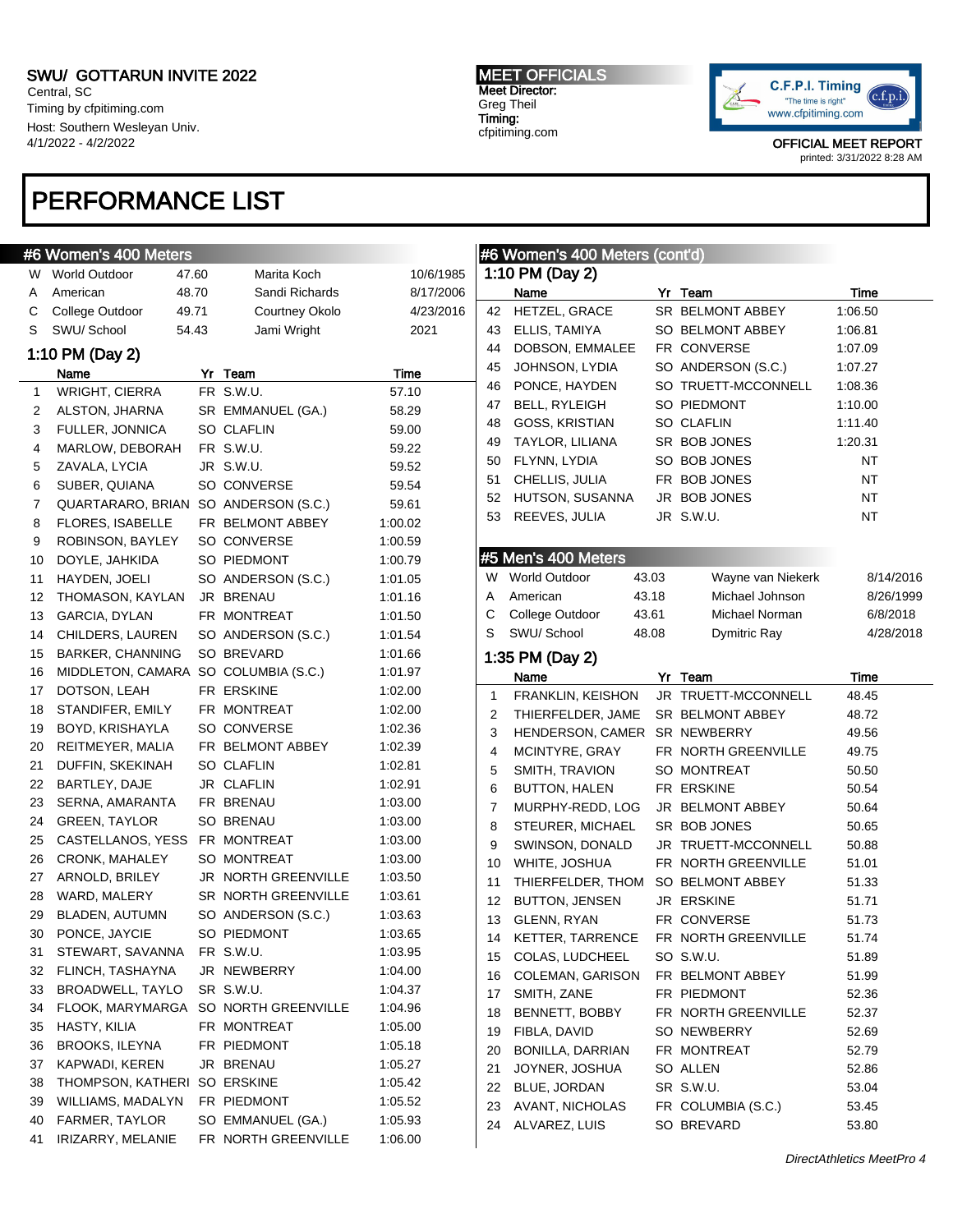Central, SC Timing by cfpitiming.com Host: Southern Wesleyan Univ. 4/1/2022 - 4/2/2022

### PERFORMANCE LIST

#### #5 Men's 400 Meters (cont'd) 1:35 PM (Day 2) Name Yr Team Time 25 KADRI, RAMI SR BREVARD 53.81 26 CANNON, ZACH SO ANDERSON (S.C.) 53.84 27 MACURDA, IAN FR ANDERSON (S.C.) 54.00 28 LINEN, XAVIER FR COLUMBIA (S.C.) 54.08 29 BROCK, DAQUAN JR ALLEN 54.49 30 GRAYSON, BRANDON FR COLUMBIA (S.C.) 54.51 31 NASH, MICHAEL FR TRUETT-MCCONNELL 55.37 32 MILHOUSE, JALEN SO FRANCIS MARION 55.57 33 FRITH, ALAYNE FR MONTREAT 55.99 34 WALKER, CEDRIC JR S.W.U. 56.23 35 WHITAKER, EDMOND FR ALLEN 57.01 36 SAUVE, JESSE FR S.W.U. 57.22 37 EVERETT, REGINALD JR BREVARD 57.59 38 SELLERS, JOSHUA FR ERSKINE 58.77 39 HOGAN, MALIK SO ST. ANDREWS 1:01.85 40 FROCK, CASEY JR S.W.U. NT 41 HUTCHINS, KRISTIAN SR ST. ANDREWS NT 42 RUFFIN, DEYANDRE JR ALLEN NT 43 WATSON, NATE FR S.W.U. NT #8 Women's 800 Meters W World Outdoor 1:53.28 Jarmila Kratochvilova 7/27/1983 A American 1:56.40 Jearl Miles Clark 8/11/1999 C College Outdoor 1:58.51 Brigita Langerholc 9/25/2000 S SWU/ School 2:18.65 Alana Grant 4/16/2016 4:50 PM (Day 1) Name Yr Team Time 1 RISH, OLIVIA SR ANDERSON (S.C.) 2:17.00 2 STOUDENMIRE, ELLA FR NORTH GEORGIA 2:18.32 3 RYAN, EMERY SO NORTH GEORGIA 2:20.63 4 ROBINSON, BAYLEY SO CONVERSE 2:21.51 5 ZAVALA, LYCIA JR S.W.U. 2:24.26 6 MILLSAP, MARIAH SR NORTH GEORGIA 2:24.58 7 DICKERSON, KOREY SO NORTH GEORGIA 2:24.72 8 BROADWELL, TAYLO SR S.W.U. 2:26.00 9 ARNOLD, BRILEY JR NORTH GREENVILLE 2:27.00 10 THOMASON, KAYLAN JR BRENAU 2:27.20 11 STEWART, SAVANNA FR S.W.U. 2:28.00 12 FLINCH, TASHAYNA JR NEWBERRY 2:28.67 13 MCKINNEY, SHAMIA SR ERSKINE 2:29.79 14 BARKER, CHANNING SO BREVARD 2:30.49 15 MORGAN, MACEY SO S.W.U. 2:30.78 16 LEWELLEN, MADISON SR S.W.U. 2:31.00 17 TRIPLETT, RILEY FR EMMANUEL (GA.) 2:31.29 #8 Women's 800 Meters (cont'd) 4:50 PM (Day 1) Name **Yr Team Time** 18 NORK, MARGARET JR NORTH GREENVILLE 2:32.66 19 LINDQUIST, ALAYA SO NEWBERRY 2:33.31 20 SERNA, AMARANTA FR BRENAU 2:33.91 21 MACKEY, ELANA JR MARS HILL 2:34.30 22 WELLS, REAGAN FR NEWBERRY 2:35.00 23 WOODS, GRACIE FR ERSKINE 2:35.27 24 RAIRIGH, CAROLINE FR PRESBYTERIAN 2:37.12 25 SMITH, RAQUEL JR MONTREAT 2:37.62 26 LAWRENCE, LEEANN JR PIEDMONT 2:38.05 27 ALLAN, LINDSAY JR NORTH GEORGIA 2:38.67 28 DIXON, JANEY FR S.W.U. 2:42.47 29 COPELAND, KAYLEE FR NORTH GREENVILLE 2:42.68 30 REEVES, JULIA JR S.W.U. 2:43.16 31 WARREN, DYLEEZIA SO BELMONT ABBEY 2:44.94 32 PITTS, HATTIE SR S.W.U. 2:46.00 33 PONCE, HAYDEN SO TRUETT-MCCONNELL 2:48.00 34 RUBIO, PAOLA FR EMMANUEL (GA.) 2:48.29 35 WEMPNER, LAHNA FR BRENAU 2:51.03 36 LACROIX, KATIE JR BREVARD 2:51.12 37 DOBSON, EMMALEE FR CONVERSE 2:53.30 38 RETA, ANAHI FR MARS HILL 2:57.63 39 AKBARI, HAYLEY SR POINT 3:10.71 40 YARUSSI, MARIA SO BELMONT ABBEY NT 41 BABBS, MACY JR POINT NT 42 LABRANT, AVA FR S.W.U. NT 43 HANLEY, GEMMY FR BELMONT ABBEY NT #7 Men's 800 Meters W World Outdoor 1:40.91 Davia Rudisha 8/9/2012 A American 1:42.60 Johnny Gray 8/28/1985 C College Outdoor 1:43.25 Michael Saruni' 4/28/2018 S SWU/ School 1:54.35 Thomas Williams 4/28/2018 5:15 PM (Day 1) Name Yr Team Time 1 JOHNSON, WILLIAM SO PRESBYTERIAN 1:55.03 2 THIERFELDER, THOM SO BELMONT ABBEY 1:55.50 3 MCINTYRE, GRAY FR NORTH GREENVILLE 1:56.30 4 LY II, MAMADOU UNATTACHED 1:56.80 5 HALVERSON, GARY JR PIEDMONT 1:57.97 6 BEEBE, JAXON FR NORTH GREENVILLE 1:58.00 7 MCCALL, AMIR
SR NORTH GREENVILLE
1:58.02 8 WELLS, GEORGE FR BREVARD 1:58.64 9 COLAS, LUDCHEEL SO S.W.U. 1:58.86 10 PEARSON, TOMMY SR NORTH GREENVILLE 1:59.91

MEET OFFICIALS Meet Director: Greg Theil Timing: cfpitiming.com



OFFICIAL MEET REPORT printed: 3/31/2022 8:28 AM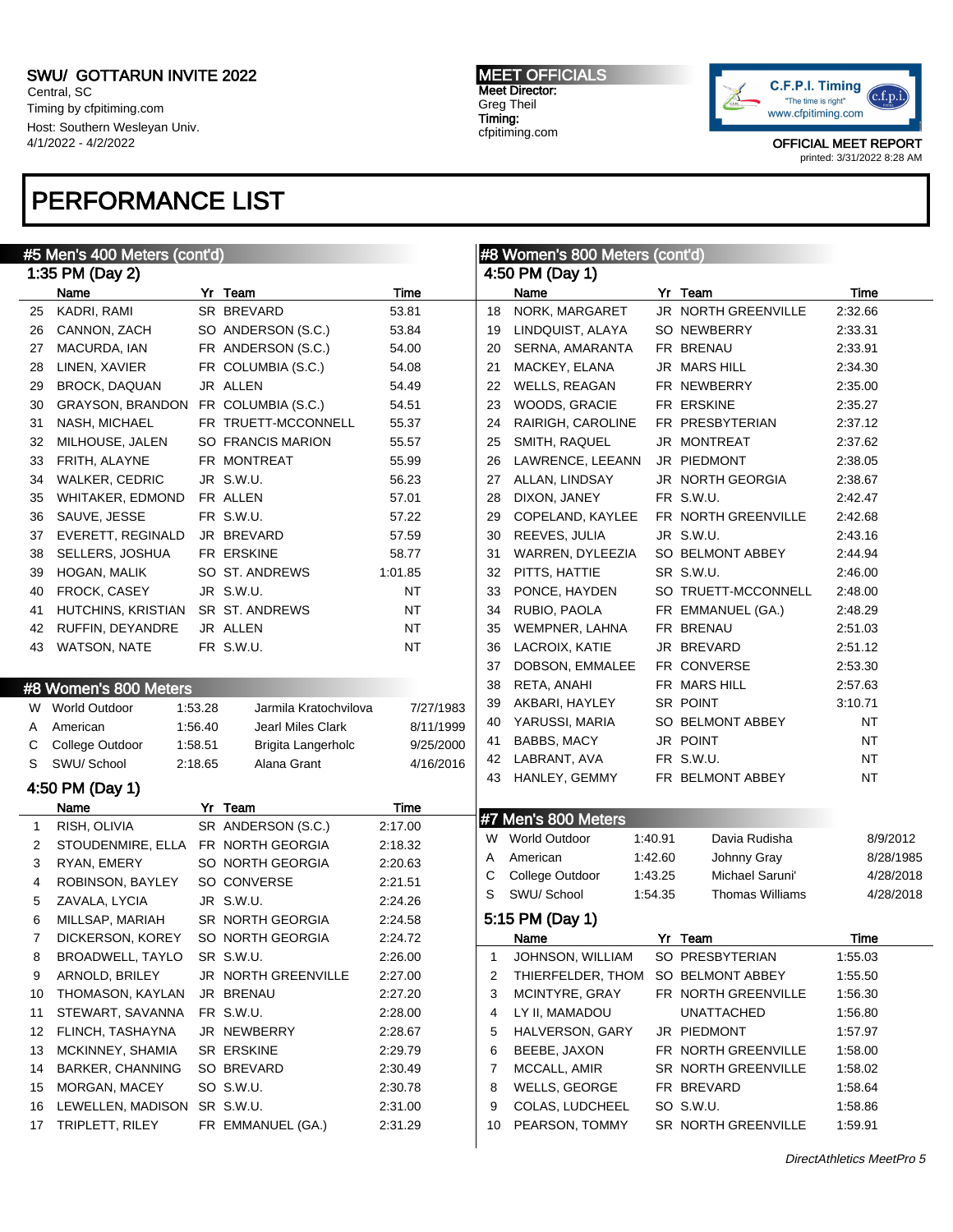Central, SC Timing by cfpitiming.com Host: Southern Wesleyan Univ. 4/1/2022 - 4/2/2022

### PERFORMANCE LIST

#### #7 Men's 800 Meters (cont'd) 5:15 PM (Day 1) Name Yr Team Time 11 BERGERON, SETH FR COVENANT 2:00.26 GUYTON, DREQUAN FR CONVERSE 2:01.57 13 MOORE, NATE JR COVENANT 2:02.13 MORGAN, CONNOR FR TRUETT-MCCONNELL 2:02.14 LUCY, NATHAN FR CONVERSE 2:03.00 OSER, MALACHI FR NORTH GREENVILLE 2:04.00 KOWALSKI, RYLAND FR NORTH GREENVILLE 2:04.00 MACAGG, THOMAS FR S.W.U. 2:04.34 DOZIER, SEBASTIAN FR CONVERSE 2:05.00 INMAN, JACOB JR MONTREAT 2:05.00 MCMAHON, KANE JR MONTREAT 2:05.00 BENNETT, BOBBY FR NORTH GREENVILLE 2:05.34 23 KIRBY, SPENSER FR CONVERSE 2:05.88 GRANADE, ADAM SO TRUETT-MCCONNELL 2:06.77 DORE, CULLEN FR FRANCIS MARION 2:08.13 GUBLER, FRANK SO BELMONT ABBEY 2:08.50 BROCK, DAQUAN JR ALLEN 2:08.84 28 COX, TUCKER FR PIEDMONT 2:09.07 SAUVE, JESSE FR S.W.U. 2:09.28 KING, JUSTIN FR BREVARD 2:09.67 MOORE, JACOB FR BREVARD 2:11.70 LIPSEY, SIMEON SR TRUETT-MCCONNELL 2:12.19 CARRASCO, NATHANI SR NEWBERRY 2:15.68 JOHNSON, JACOB FR NEWBERRY 2:16.29 FADER, MICHAEL JR BREVARD 2:19.67 ROSS, CLINT FR NEWBERRY 2:34.76 WATSON, NATE FR S.W.U. NT AVENDANO, JOSUE FR S.W.U. NT 39 SARVER, ANDREW FR BOB JONES NT 40 COPELAND, JACOB FR POINT NT #10 Women's 1500 Meters W World Outdoor 3:50.07 Genzebe DIBABA 7/15/2017 A American 3:56.29 Shannon Rowbury 7/17/2015 C College Outdoor 3:59.90 Jenny Simpson S SWU/ School 4:43.16 Erica Stephens 4/23/2016 10:30 AM (Day 2) Name Yr Team Time LIPPERD, SARAH KAT SR COVENANT 4:53.38 STOUDENMIRE, ELLA FR NORTH GEORGIA 4:53.83 MATTHEWS, ELISE SO ANDERSON (S.C.) 4:56.33 NELSON, FAITH SO ANDERSON (S.C.) 4:58.00 RYAN, EMERY SO NORTH GEORGIA 4:58.80 GLEASON, AUDREY JR NORTH GEORGIA 4:58.82 #10 Women's 1500 Meters (cont'd) 10:30 AM (Day 2) Name **Yr Team Time**  MILLSAP, MARIAH SR NORTH GEORGIA 4:59.54 8 LEROY, KARMEN JR NORTH GEORGIA 4:59.98 9 GOLDEN, EMILY SO ANDERSON (S.C.) 5:00.00 10 PARKER, MATTIE JR COVENANT 5:02.27 11 HENRY, MAGGIE SR COVENANT 5:02.32 12 SOSA, ASHLEY FR CONVERSE 5:05.00 MCBRIDE, EMILY FR NORTH GEORGIA 5:05.23 HELMS, DEVIN SO NORTH GEORGIA 5:05.97 DICKERSON, KOREY SO NORTH GEORGIA 5:05.97 LEWELLEN, MADISON SR S.W.U. 5:06.67 17 ANGEL, VALERIA SR PIEDMONT 5:07.64 BURTON, ELIZABETH SR NORTH GEORGIA 5:08.08 19 GEORGE, JOSEY JR PIEDMONT 5:08.21 20 PONCE, JAYCIE SO PIEDMONT 5:08.28 CAMPBELL, SAVANNA JR TRUETT-MCCONNELL 5:08.50 WILSON, HAGAN SO ANDERSON (S.C.) 5:08.98 BOLYARD, SYDNEY SO NORTH GEORGIA 5:09.89 WELLS, REAGAN FR NEWBERRY 5:10.00 MORGAN, MACEY SO S.W.U. 5:10.51 POPE, ASHLEY SO NORTH GEORGIA 5:11.88 CHASTEEN, ANNA FR NORTH GEORGIA 5:12.32 28 WOODS, GRACIE FR ERSKINE 5:14.10 FROCK, ABBEY SO S.W.U. 5:14.19 LINDQUIST, ALAYA SO NEWBERRY 5:14.49 ALLAN, LINDSAY JR NORTH GEORGIA 5:22.83 DORMAN, LYDIA SO COVENANT 5:23.86 REED, JANIE FR ANDERSON (S.C.) 5:23.99 34 BUIE-COX, SKY SR CLAFLIN 5:25.07 DAWKINS, ANNA FR ERSKINE 5:26.48 LAWRENCE, LEEANN JR PIEDMONT 5:27.04 RAIRIGH, CAROLINE FR PRESBYTERIAN 5:27.15 ZUNIGA, MIA FR BELMONT ABBEY 5:27.25 SNYDER, MARGARET JR BOB JONES 5:27.52 GREEN, MATILDA SO COVENANT 5:27.78 MCDONALD, BROOKE JR COVENANT 5:29.09 MCDONALD, MADISO FR CLAFLIN 5:29.64 GRANT, PIPER JR CONVERSE 5:29.76 SIMS, ELLE FR TRUETT-MCCONNELL 5:30.00 CRAFT, ALLISON FR TRUETT-MCCONNELL 5:30.00 CHOCK, SIMONE SO TRUETT-MCCONNELL 5:30.00 HASTY, KILIA FR MONTREAT 5:30.00 GOMEZ, KEYLI SO PRESBYTERIAN 5:31.17 DIXON, JANEY FR S.W.U. 5:32.96 HENRY, BRIANNAH JR EMMANUEL (GA.) 5:33.61

MEET OFFICIALS Meet Director: Greg Theil Timing: cfpitiming.com



OFFICIAL MEET REPORT printed: 3/31/2022 8:28 AM

SANDHOFF, JENNA FR COVENANT 5:33.87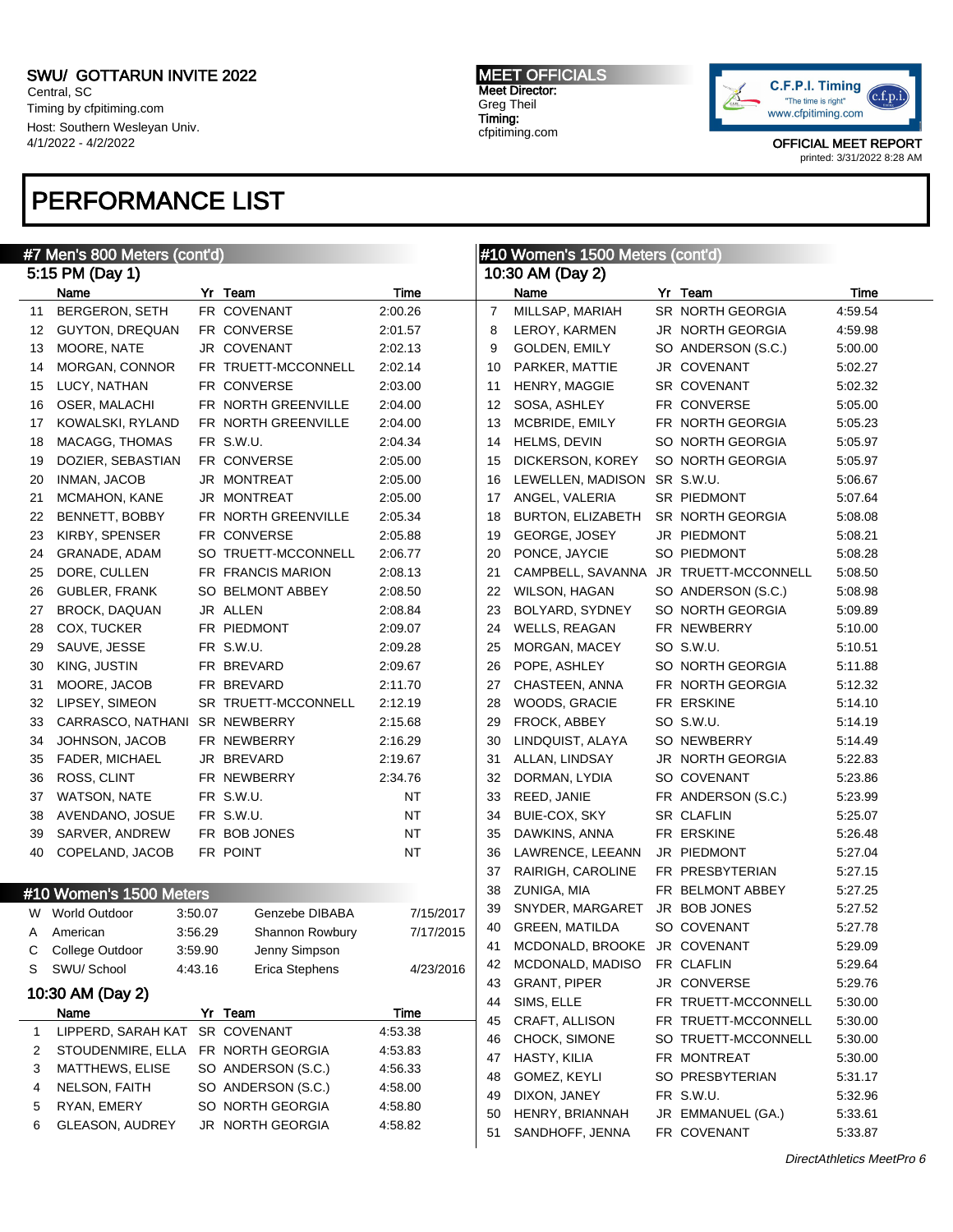Central, SC Timing by cfpitiming.com Host: Southern Wesleyan Univ. 4/1/2022 - 4/2/2022

# PERFORMANCE LIST

### Meters (cont'd)

MEET OFFICIALS Meet Director: Greg Theil Timing: cfpitiming.com



|                  | #10 Women's 1500 Meters (cont'd)    |         |                      |           | #9 Men's 1500 Meters (cont'd) |                               |  |                     |         |
|------------------|-------------------------------------|---------|----------------------|-----------|-------------------------------|-------------------------------|--|---------------------|---------|
| 10:30 AM (Day 2) |                                     |         |                      |           |                               | 11:40 AM (Day 2)              |  |                     |         |
|                  | Name                                |         | Yr Team              | Time      |                               | Name                          |  | Yr Team             | Time    |
| 52               | LACROIX, KATIE                      |         | JR BREVARD           | 5:40.85   | 16                            | SAUSE, BRIAN                  |  | FR BELMONT ABBEY    | 4:09.95 |
| 53               | COPELAND, KAYLEE                    |         | FR NORTH GREENVILLE  | 5:47.66   | 17                            | NELSON, TY                    |  | FR ANDERSON (S.C.)  | 4:10.00 |
| 54               | <b>BRIGHT, EMMA</b>                 |         | FR NORTH GREENVILLE  | 5:47.94   | 18                            | DUGAR, BRANDON                |  | FR NORTH GREENVILLE | 4:10.98 |
| 55               | JONES, ASHLEY                       |         | FR MONTREAT          | 5:50.96   | 19                            | MCCABE, CONOR                 |  | SR CONOR TRACK CLUB | 4:12.00 |
| 56               | REEDY, HANNAH                       |         | FR ANDERSON (S.C.)   | 5:53.54   | 20                            | <b>BROCK, NOAH</b>            |  | SO ANDERSON (S.C.)  | 4:12.00 |
| 57               | CATHEY, HANNAH                      |         | JR BOB JONES         | 5:54.70   | 21                            | POTTER, CALEB                 |  | SO MONTREAT         | 4:12.00 |
| 58               | WEMPNER, LAHNA                      |         | FR BRENAU            | 5:58.42   | 22                            | <b>BARHAM, TIMOTHY</b>        |  | FR MONTREAT         | 4:12.00 |
| 59               | MILLER, KACEY                       |         | FR NORTH GREENVILLE  | 6:09.90   | 23                            | ROBERTS, JONATHA              |  | SO ANDERSON (S.C.)  | 4:12.42 |
| 60               | GRIFFIN, ANNALENA                   |         | SO FRANCIS MARION    | 6:14.80   | 24                            | <b>BURGESS, MICHAEL</b>       |  | SO ANDERSON (S.C.)  | 4:13.14 |
| 61               | <b>THOMPKINS, CAROLI</b>            |         | FR FRANCIS MARION    | 6:18.38   | 25                            | MACAGG, THOMAS                |  | FR S.W.U.           | 4:13.73 |
| 62               | LAMB, CAROLINE                      |         | JR S.W.U.            | 6:20.67   | 26                            | MELLOTT, JOSIAH               |  | FR COVENANT         | 4:13.90 |
| 63               | <b>BRIDGES, MADDIE</b>              |         | SO NORTH GREENVILLE  | 6:29.41   | 27                            | TAMEZ, RENE                   |  | FR MONTREAT         | 4:15.00 |
| 64               | OGAWA, SOPHIA                       |         | FR BREVARD           | 6:29.82   | 28                            | WRIGHT, CALEB                 |  | SO MONTREAT         | 4:15.00 |
| 65               | CHANDLER, CHLOE                     |         | FR CONVERSE          | NT        | 29                            | HAWLEY, DALTON                |  | FR BREVARD          | 4:15.59 |
| 66               | MARKS, ALYSSA                       |         | SR BOB JONES         | <b>NT</b> | 30                            | OSER, MALACHI                 |  | FR NORTH GREENVILLE | 4:16.00 |
| 67               | OLIVER, ELISSA                      |         | FR NORTH GEORGIA     | <b>NT</b> | 31                            | BEEBE, JAXON                  |  | FR NORTH GREENVILLE | 4:16.53 |
| 68               | TOWE, CARSON                        |         | FR CONVERSE          | NT        | 32                            | LUCY, NATHAN                  |  | FR CONVERSE         | 4:17.98 |
| 69               | TREFTS, IZABELLE                    |         | FR COLUMBIA (S.C.)   | <b>NT</b> | 33                            | RIOS BRENA, LUIS              |  | FR CONVERSE         | 4:18.00 |
| 70               | GONZALEZ, NATALIE- FR PIEDMONT      |         |                      | NT        | 34                            | PEARSON, TOMMY                |  | SR NORTH GREENVILLE | 4:18.95 |
| 71               | DINAPOLI, FRANCESC FR BELMONT ABBEY |         |                      | NT        | 35                            | <b>GUYTON, DREQUAN</b>        |  | FR CONVERSE         | 4:19.91 |
| 72               | COVIL, JULIE                        |         | SO PRESBYTERIAN      | <b>NT</b> | 36                            | DOZIER, SEBASTIAN             |  | FR CONVERSE         | 4:20.00 |
|                  |                                     |         |                      |           | 37                            | PENTER, JONATHAN              |  | JR ERSKINE          | 4:20.31 |
|                  |                                     |         |                      |           | 38                            | MORANOS, CONNOR               |  | SR PIEDMONT         | 4:22.00 |
|                  | #9 Men's 1500 Meters                |         |                      |           | 39                            | ELROD, COLE                   |  | SR PIEDMONT         | 4:22.00 |
|                  | W World Outdoor                     | 3:26.00 | Hicham El Guerouj    | 7/14/1998 | 40                            | DORE, CULLEN                  |  | FR FRANCIS MARION   | 4:23.96 |
| A                | American                            | 3:29.30 | <b>Bernard Lagat</b> | 8/28/2005 | 41                            | MORGAN, CONNOR                |  | FR TRUETT-MCCONNELL | 4:23.96 |
| С                | College Outdoor                     | 3:35.01 | Josh Kerr            | 4/20/2018 | 42                            | GRASSMID, JOSEPH              |  | SO BOB JONES        | 4:25.05 |
| S                | SWU/ School                         | 4:04.63 | Konnor Palacios      | 4/17/2021 | 43                            | SHAFER, SOL                   |  | JR BOB JONES        | 4:25.31 |
|                  | 11:40 AM (Day 2)                    |         |                      |           | 44                            | KIRBY, SPENSER                |  | FR CONVERSE         | 4:25.55 |
|                  | Name                                |         | Yr Team              | Time      | 45                            | NUNEZ, JONATHAN               |  | FR CONVERSE         | 4:26.00 |
| 1                | VAUGHAN, SPAIN                      |         | FR ANDERSON (S.C.)   | 3:55.00   | 46                            | GOBIN, REILLY                 |  | JR ERSKINE          | 4:26.45 |
| 2                | SUTCLIFFE, THOMAS                   |         | JR ANDERSON (S.C.)   | 3:57.64   | 47                            | KING, JUSTIN                  |  | FR BREVARD          | 4:27.23 |
| 3                | BURGESS, MATTHEW SR ANDERSON (S.C.) |         |                      | 4:00.00   | 48                            | COX, JEREMIAH                 |  | JR BOB JONES        | 4:28.07 |
| 4                | <b>BERLEJUNG, PATRIC</b>            |         | SO ANDERSON (S.C.)   | 4:00.73   | 49                            | PATTERSON, CALEB              |  | JR CLAFLIN          | 4:28.90 |
| 5.               | SIMILTON, DANIEL                    |         | SO ANDERSON (S.C.)   | 4:02.00   | 50                            | KOWALSKI, RYLAND              |  | FR NORTH GREENVILLE | 4:29.00 |
| 6                | MAHNKE, DAVID                       |         | FR ANDERSON (S.C.)   | 4:02.08   | 51                            | AVENDANO, JOSUE               |  | FR S.W.U.           | 4:29.15 |
| 7                | PALACIOS, KONNER                    |         | SR S.W.U.            | 4:04.62   | 52                            | JOHNSON, MARC                 |  | FR BOB JONES        | 4:30.00 |
| 8                | UPTON, CHRISTOPHE FR MONTREAT       |         |                      | 4:05.00   | 53                            | HEYING, RYAN                  |  | SR BOB JONES        | 4:30.00 |
| 9                | JOHNSON, WILLIAM                    |         | SO PRESBYTERIAN      | 4:06.82   | 54                            | SLIGH, PETER                  |  | FR PIEDMONT         | 4:30.41 |
| 10               | SERBOURCE, COREN                    |         | JR ERSKINE           | 4:06.99   |                               | ENGLAND, CHRISTIA             |  | JR FRANCIS MARION   | 4:32.10 |
| 11               | SMITH, DARIUS                       |         | SR PIEDMONT          | 4:08.00   | 55                            | GONZALES, JADON               |  |                     |         |
| 12               | BALOT, JACOB                        |         | JR PIEDMONT          | 4:08.00   | 56                            |                               |  | FR PIEDMONT         | 4:35.00 |
| 13               | CREEDON, CONNOR                     |         | JR PIEDMONT          | 4:08.00   | 57                            | MOORE, JACOB                  |  | FR BREVARD          | 4:35.03 |
| 14               | JONES, BENJAMIN                     |         | SR COVENANT          | 4:08.75   | 58                            | CAPELLE, WALKER               |  | SO PIEDMONT         | 4:35.76 |
| 15               | ALLISON, MICAIAH                    |         | SR COVENANT          | 4:09.75   | 59                            | FERGUSON, NATHANI SO MONTREAT |  |                     | 4:36.27 |
|                  |                                     |         |                      |           | 60                            | FADER, MICHAEL                |  | JR BREVARD          | 4:37.02 |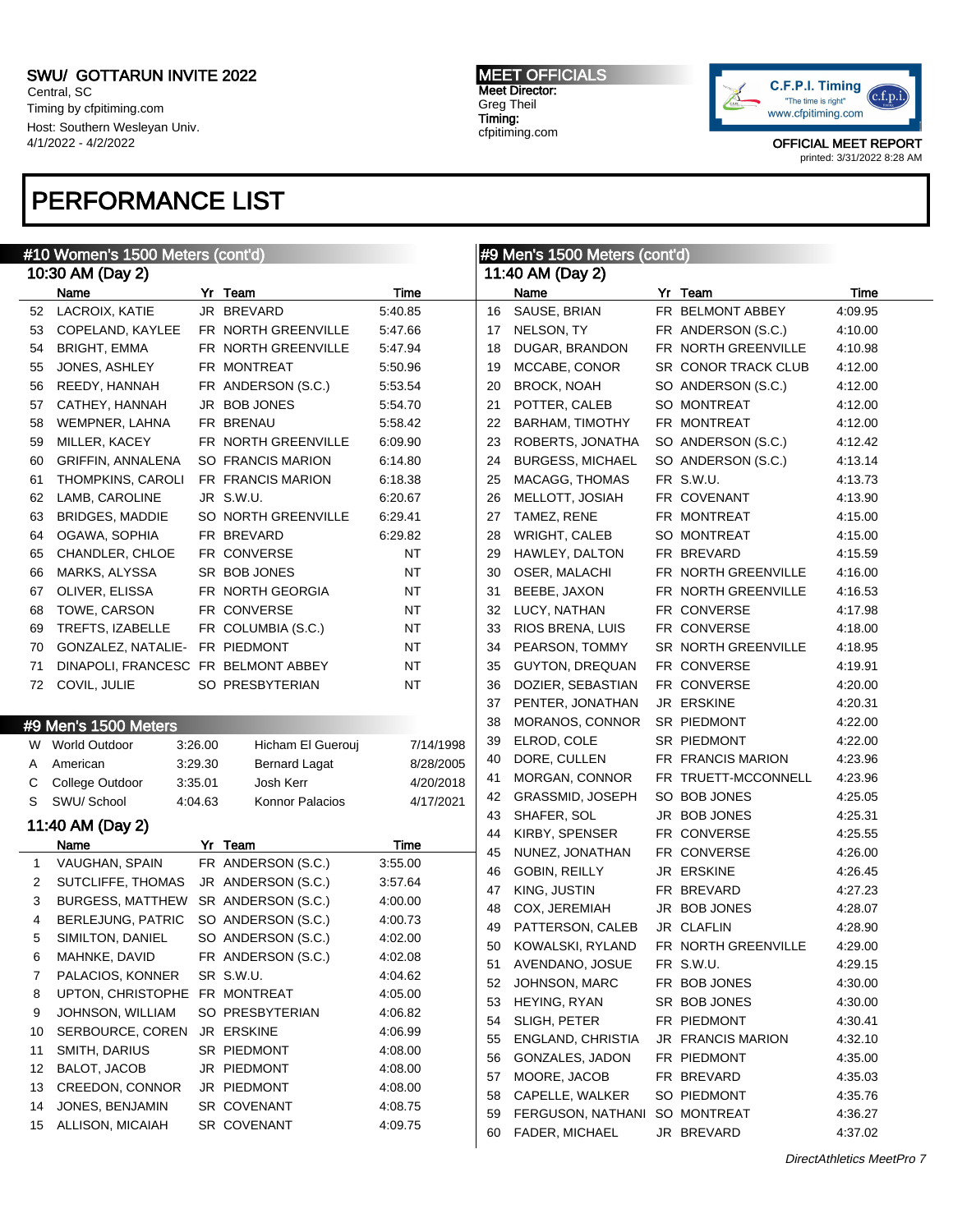Central, SC Timing by cfpitiming.com Host: Southern Wesleyan Univ. 4/1/2022 - 4/2/2022

# PERFORMANCE LIST

#### MEET OFFICIALS Meet Director: Greg Theil Timing: cfpitiming.com



OFFICIAL MEET REPORT printed: 3/31/2022 8:28 AM

|              | #9 Men's 1500 Meters (cont'd) | #12 Women's 5000 N |                                       |             |                |                        |
|--------------|-------------------------------|--------------------|---------------------------------------|-------------|----------------|------------------------|
|              | 11:40 AM (Day 2)              |                    |                                       |             |                | 5:40 PM (Day 1)        |
|              | Name                          |                    | Yr Team                               | <b>Time</b> |                | Name                   |
| 61           | GIBSON, COOPER                |                    | FR TRUETT-MCCONNELL                   | 4:38.70     | 13             | TURNER, JETTA          |
| 62           | IRWIN, NOAH                   |                    | JR PIEDMONT                           | 4:38.98     | 14             | <b>HUGGINS, GABRIE</b> |
| 63           | MEADOWS, JOSHUA               |                    | JR ERSKINE                            | 4:39.53     | 15             | WILLIS, SAVANNAH       |
| 64           | JOHNSON, JACOB                |                    | FR NEWBERRY                           | 4:40.63     | 16             | HARVEY, LIBBY          |
| 65           | FLORES, MARCO                 |                    | SO TRUETT-MCCONNELL                   | 4:40.98     | 17             | CRAFT, ALLISON         |
| 66           | HOLLAND, WILL                 |                    | SO COVENANT                           | 4:42.17     | 18             | SIMS, ELLE             |
| 67           | ZEIS, LOGAN                   |                    | FR FRANCIS MARION                     | 4:43.27     | 19             | ARCE, JESSIE           |
| 68           | KEGHLIAN, CHRISTIA            |                    | SR BELMONT ABBEY                      | 4:44.09     | 20             | LIPARI, BRIGID         |
| 69           | HUGULEY, TREY                 |                    | SO PIEDMONT                           | 4:44.15     | 21             | MOORE, LYDIA           |
| 70           | MARLER, JAMES                 |                    | FR PRESBYTERIAN                       | 4:49.53     | 22             | <b>THOMPKINS, CARO</b> |
| 71           | NOBLES, JUSTIN                |                    | SR PRESBYTERIAN                       | 4:50.75     | 23             | HINA, KALI             |
| 72           | <b>GRIFFITHS, JORDAN</b>      |                    | SR NORTH GREENVILLE                   | 4:51.22     | 24             | MILLER, KACEY          |
| 73           | ROSS, CLINT                   |                    | FR NEWBERRY                           | 4:51.93     | 25             | <b>BRIDGES, MADDIE</b> |
| 74           | GUERRA, RALPH                 |                    | SO PRESBYTERIAN                       | 4:52.14     | 26             | VAN ETTEN, MEGA        |
| 75           | CORDES, SETH                  |                    | SO BOB JONES                          | 4:56.80     |                |                        |
| 76           | CALDERON, MAX                 |                    | JR TRUETT-MCCONNELL                   | 5:00.00     |                | #11 Men's 5000 Mete    |
| 77           | TATHAM, LUKE                  |                    | FR ERSKINE                            | 5:00.08     | W              | <b>World Outdoor</b>   |
| 78           | <b>JACKSON, TYSON</b>         |                    | FR FRANCIS MARION                     | 5:15.12     | A              | American               |
| 79           | HUDSON, ZAU'KEESE             |                    | FR FRANCIS MARION                     | 5:28.95     | C              | College Outdoor        |
| 80           | GAMBOA, BRIAN                 |                    | FR COLUMBIA (S.C.)                    | NT          | S              | SWU/ School            |
| 81           | NEWLON, AARON                 |                    | FR MARS HILL                          | NT          |                |                        |
| 82           | FERGUSON, DAMIHJ'             |                    | FR CONVERSE                           | NT          |                | 6:05 PM (Day 1)        |
| 83           | CRUZ, SANTOS                  |                    | FR COVENANT                           | <b>NT</b>   |                | Name                   |
| 84           | JOHNSON, HENRY                |                    | FR NEWBERRY                           | NT          | 1              | MAHNKE, DAVID          |
|              |                               |                    |                                       |             | 2              | MELLOTT, BEN           |
|              | #12 Women's 5000 Meters       |                    |                                       |             | 3              | LYNCH, SAMUEL          |
| W            | <b>World Outdoor</b>          | 14:06.52           | Letesenbet Gidey                      | 10/7/2020   | 4              | MORANOS, CONNO         |
| Α            |                               |                    |                                       |             |                |                        |
|              |                               |                    |                                       |             | 5              | HOLCOMBE, JACO         |
|              | American                      | 14:38.92           | Shannon Rowbury                       | 9/9/2016    | 6              | HERNANDEZ, JOSI        |
| С            | College Outdoor               | 15:07.64           | Jenny Simpson                         | 5/2/2009    | $\overline{7}$ | KNOTT, ZACHARY         |
| S            | SWU/ School                   | 19:55.46           | Maggie Rice                           | 4/27/2019   | 8              | HARRIS, IZIC           |
|              | 5:40 PM (Day 1)               |                    |                                       |             | 9              | WILLIAMS, DAVID        |
|              | Name                          |                    | Yr Team                               | Time        | 10             | DUGAR, BRANDON         |
| $\mathbf{1}$ | LEROY, KARMEN                 |                    | JR NORTH GEORGIA                      | 18:16.65    | 11             | GOODE, HAYDEN          |
| 2            |                               |                    | CAMPBELL, SAVANNA JR TRUETT-MCCONNELL | 18:26.12    | 12             | PENTER, JONATHA        |
| 3            | STODDARD, AUBREY              |                    | SO ANDERSON (S.C.)                    | 18:45.00    | 13             | MACE, BRYSON           |
| 4            | POPE, ASHLEY                  |                    | SO NORTH GEORGIA                      | 18:45.27    | 14             | RIOS BRENA, LUIS       |
| 5            | HOLLIFIELD, MAKAYL            |                    | JR COLUMBIA (S.C.)                    | 18:59.05    | 15             | BAIRD, JACK            |
| 6            | SOSA, ASHLEY                  |                    | FR CONVERSE                           | 19:00.00    | 16             | <b>WILSON, BRANDOI</b> |
| 7            | WARD, REBECCA                 |                    | SO ANDERSON (S.C.)                    | 19:19.09    | 17             | <b>BERRIOS, NICK</b>   |
| 8            | BURTON, ELIZABETH             |                    | SR NORTH GEORGIA                      | 19:26.77    | 18             | <b>BURDETTE, MICAH</b> |
| 9            | PALLOZZI, MAKENNA             |                    | SO BELMONT ABBEY                      | 19:35.69    | 19             | SNELLER, IAN           |
| 10           | CHOCK, SIMONE                 |                    | SO TRUETT-MCCONNELL                   | 19:42.89    | 20             | <b>HEATH, MATTHEW</b>  |
| 11           | OLIVER, ELISSA                |                    | FR NORTH GEORGIA                      | 19:54.19    | 21             | DAVIS, ETHAN           |
| 12           | <b>GRANT, PIPER</b>           |                    | JR CONVERSE                           | 19:54.43    | 22             | FLORES, MARCO          |

|    | #12 Women's 5000 Meters (cont'd)<br>5:40 PM (Day 1) |          |                      |           |
|----|-----------------------------------------------------|----------|----------------------|-----------|
|    | Name                                                |          | Yr Team              | Time      |
| 13 | TURNER, JETTA                                       |          | JR CONVERSE          | 19:55.00  |
| 14 | <b>HUGGINS, GABRIELL</b>                            |          | JR COLUMBIA (S.C.)   | 20:13.51  |
| 15 | WILLIS, SAVANNAH                                    |          | FR BELMONT ABBEY     | 20:26.69  |
| 16 | HARVEY, LIBBY                                       |          | SO CONVERSE          | 20:30.00  |
| 17 | CRAFT, ALLISON                                      |          | FR TRUETT-MCCONNELL  | 20:35.66  |
| 18 | SIMS, ELLE                                          |          | FR TRUETT-MCCONNELL  | 20:43.10  |
| 19 | ARCE, JESSIE                                        |          | FR CONVERSE          | 21:30.00  |
| 20 | LIPARI, BRIGID                                      |          | SR BELMONT ABBEY     | 21:30.18  |
| 21 | MOORE, LYDIA                                        |          | FR COVENANT          | 22:11.60  |
| 22 | THOMPKINS, CAROLI                                   |          | FR FRANCIS MARION    | 22:15.00  |
| 23 | HINA, KALI                                          |          | FR COVENANT          | 23:18.30  |
| 24 | MILLER, KACEY                                       |          | FR NORTH GREENVILLE  | ΝT        |
| 25 | <b>BRIDGES, MADDIE</b>                              |          | SO NORTH GREENVILLE  | ΝT        |
| 26 | VAN ETTEN, MEGAN                                    |          | SO MARS HILL         | ΝT        |
|    |                                                     |          |                      |           |
|    | #11 Men's 5000 Meters                               |          |                      |           |
| W  | <b>World Outdoor</b>                                | 12:35.36 | Joshua Cheptegei     | 8/14/2020 |
| Α  | American                                            | 12:53.60 | <b>Bernard Lagat</b> | 7/22/2001 |
| С  | College Outdoor                                     | 13:08.4h | Henry Rono           | 4/8/1978  |
| S  | SWU/ School                                         | 15:42.64 | Konnor Palacios      | 3/21/2021 |
|    | 6:05 PM (Day 1)                                     |          |                      |           |
|    | Name                                                | Yr       | Team                 | Time      |
| 1  | MAHNKE, DAVID                                       |          | FR ANDERSON (S.C.)   | 15:15.00  |
| 2  | MELLOTT, BEN                                        |          | JR COVENANT          | 15:22.31  |
| 3  | LYNCH, SAMUEL                                       |          | SR BELMONT ABBEY     | 15:32.49  |
| 4  | MORANOS, CONNOR                                     |          | SR PIEDMONT          | 15:33.72  |
| 5  | HOLCOMBE, JACOB                                     |          | JR NORTH GREENVILLE  | 15:36.23  |
| 6  | HERNANDEZ, JOSE                                     |          | SO BELMONT ABBEY     | 15:37.62  |
| 7  | KNOTT, ZACHARY                                      |          | FR BELMONT ABBEY     | 15:40.43  |
| 8  | HARRIS, IZIC                                        |          | FR NORTH GREENVILLE  | 15:58.02  |
| 9  | WILLIAMS, DAVID                                     |          | FR ANDERSON (S.C.)   | 15:58.90  |
| 10 | DUGAR, BRANDON                                      |          | FR NORTH GREENVILLE  | 15:59.00  |
| 11 | GOODE, HAYDEN                                       |          | SO NORTH GREENVILLE  | 15:59.00  |
| 12 | PENTER, JONATHAN                                    |          | JR ERSKINE           | 16:03.38  |
| 13 | MACE, BRYSON                                        |          | FR ANDERSON (S.C.)   | 16:12.87  |
| 14 | RIOS BRENA, LUIS                                    |          | FR CONVERSE          | 16:13.95  |
| 15 | BAIRD, JACK                                         |          | FR BELMONT ABBEY     | 16:19.06  |
| 16 | <b>WILSON, BRANDON</b>                              |          | JR ANDERSON (S.C.)   | 16:20.00  |
| 17 | <b>BERRIOS, NICK</b>                                |          | SO BELMONT ABBEY     | 16:23.63  |
| 18 | <b>BURDETTE, MICAH</b>                              |          | SR POINT             | 16:33.02  |
| 19 | SNELLER, IAN                                        |          | SR COVENANT          | 16:43.97  |
| 20 | <b>HEATH, MATTHEW</b>                               |          | FR NORTH GREENVILLE  | 16:48.23  |

FR BELMONT ABBEY 16:51.07 SO TRUETT-MCCONNELL 16:52.99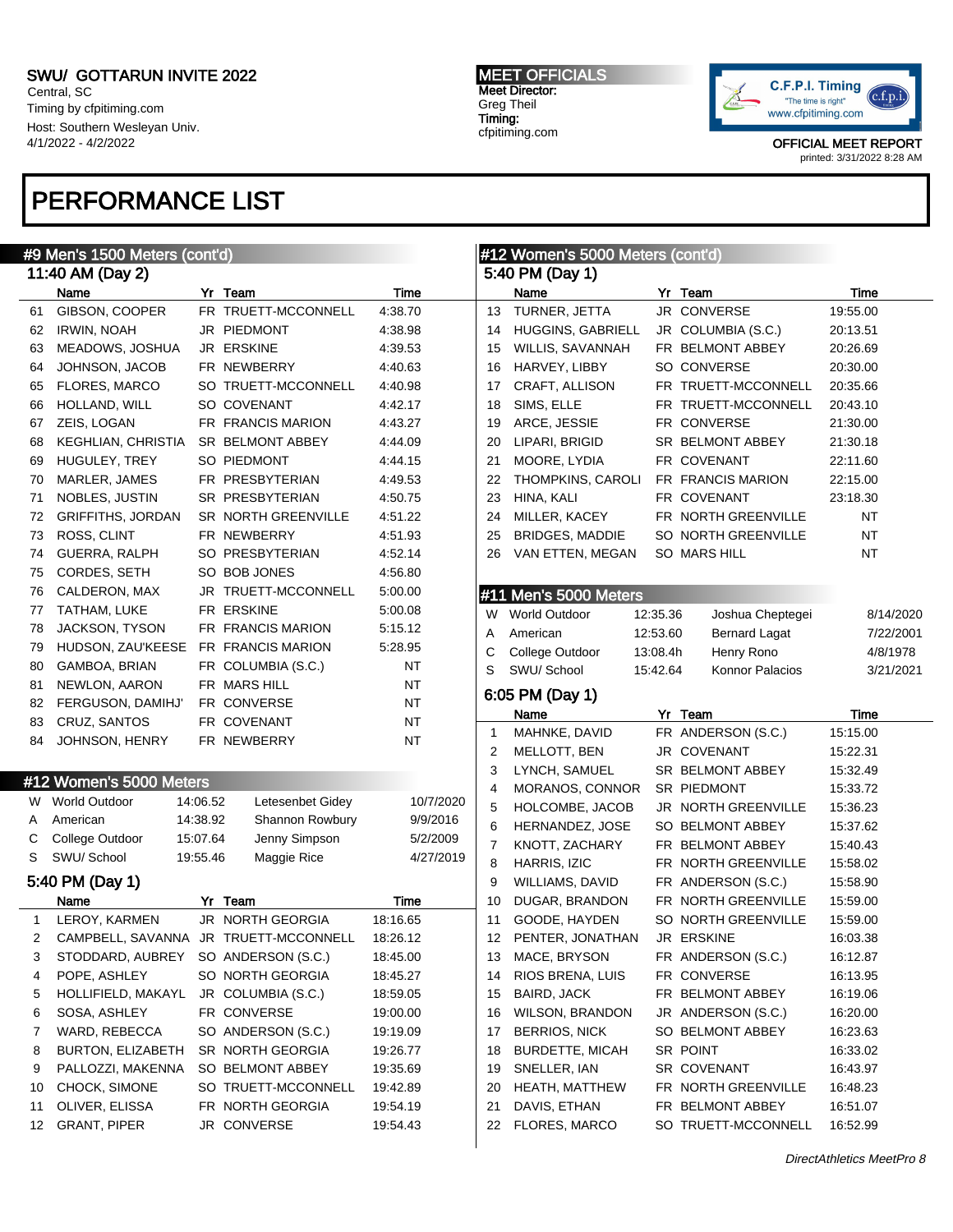Central, SC Timing by cfpitiming.com Host: Southern Wesleyan Univ. 4/1/2022 - 4/2/2022

## PERFORMANCE LIST

Name Yr Team Time 23 IRWIN, NOAH JR PIEDMONT 17:00.00 24 LY II, MAMADOU UNATTACHED 17:00.00 25 GOBIN, REILLY JR ERSKINE 17:10.73 26 NUNEZ, JONATHAN FR CONVERSE 17:28.69 27 SNYDER, HUNTER JR MARS HILL 17:35.18 28 FERGUSON, DAMIHJ' FR CONVERSE 17:49.65 29 FISLER, SHEA FR COVENANT 18:03.17 30 GRIFFITHS, JORDAN SR NORTH GREENVILLE 18:29.00 31 JACKSON, TYSON FR FRANCIS MARION 18:50.00 32 PADILLO, ANTHONY FR BREVARD 19:32.08 33 TIMMERMAN, PATRIC FR COLUMBIA (S.C.) NT

W World Outdoor 12.20 Keni Harrison 7/22/20 A American 12.20 Keni Harrison 7/22/20 C College Outdoor 12.39 Brianna Rollins 6/8/201 S SWU/ School 13.93 Skylar Julian 5/27/20

Name **Yr Team Time** 1 BELTON, DAEJA SR CONVERSE 13.95 2 SHIPPY, DESTINY SR WOFFORD 14.40 3 MOORER, TELEAH SO ALLEN 14.65 4 FLORES, ISABELLE FR BELMONT ABBEY 14.98 5 COLON, KAROLINA FR BELMONT ABBEY 15.13 6 LAY, TRAVON FR S.W.U. 15.26 7 MYERS, PHOEBE JR CONVERSE 15.50 8 PERNELL, LAUREN SO ANDERSON (S.C.) 15.55 9 BURKETT, JAYDA JR BRENAU 15.81 10 CASTEAL, ZHAIRE FR COLUMBIA (S.C.) 15.91 11 JOHNSON, EMMA JR NEWBERRY 16.01 12 LANDRY, KATIE JR ANDERSON (S.C.) 16.04 13 WILSON, ADDISON SO TRUETT-MCCONNELL 16.08 14 WHITE, OLIVIA FR BELMONT ABBEY 16.58 15 TASTINGER, ANNA FR MONTREAT 16.88 16 GRIGSBY, TENAE JR TRUETT-MCCONNELL 16.98 17 WARREN, LAYLA SO NEWBERRY 17.38 18 BELL, JUSTICE SO CLAFLIN 17.49 19 WRIGHT, DIAMOND SO NEWBERRY 17.55 20 BROWN, CORTNEY SO PIEDMONT 18.10 21 MILLER, HAYLEA-LAY FR BREVARD 18.39 22 ALLEN, TRENYONNA FR TRUETT-MCCONNELL 18.54 23 BLAKE, LA'MIYA FR MARS HILL 18.61 24 STARKS, JASMINE SO COLUMBIA (S.C.) 18.62 25 DAVIS, ZYKIRAH SO COLUMBIA (S.C.) 18.67

#11 Men's 5000 Meters (cont'd)

#15 Women's 100m Hurdles

12:25 PM (Day 2)

6:05 PM (Day 1)

MEET OFFICIALS Meet Director: Greg Theil Timing: cfpitiming.com



OFFICIAL MEET REPORT printed: 3/31/2022 8:28 AM

|    | #15 Women's 100m Hurdles (cont'd)   |       |         |                                      |           |
|----|-------------------------------------|-------|---------|--------------------------------------|-----------|
|    | 12:25 PM (Day 2)<br>Name            |       |         | Yr Team                              | Time      |
| 26 | HUTCHERSON, DORI                    |       |         | <b>SO CLAFLIN</b>                    | 19.96     |
|    |                                     |       |         |                                      |           |
|    | #16 Men's 110m Hurdles              |       |         |                                      |           |
|    | W World Outdoor                     | 12.80 |         | <b>Aries Merritt</b>                 | 9/7/2012  |
| A  | American                            | 12.80 |         | <b>Aries Merritt</b>                 | 9/7/2012  |
| C  | College Outdoor                     | 12.98 |         | Grant Holloway                       | 6/7/2019  |
| S  | SWU/ School                         | 15.00 |         | Leonard Holmes                       | 4/26/2019 |
|    | 12:45 PM (Day 2)                    |       |         |                                      |           |
|    | Name                                |       |         | Yr Team                              | Time      |
| 1  | MCFERRIN, CJ                        |       |         | FR NORTH GREENVILLE                  | 15.00     |
| 2  | JONES, JR., REGGIE                  |       |         | JR ALLEN                             | 15.25     |
| 3  | FULMORE, ELIJAH                     |       |         | UN UNAT-NEWBERRY                     | 15.26     |
| 4  | HOLMES, DARIUS                      |       |         | FR CLAFLIN                           | 15.27     |
| 5  | KOHLHAGEN, RYAN                     |       |         | JR BELMONT ABBEY                     | 15.41     |
| 6  | SALAS, BIEL                         |       |         | SO NEWBERRY                          | 15.42     |
| 7  | YELTON, HANK                        |       |         | JR MONTREAT                          | 15.75     |
| 8  | FLOWERS, RASHEED                    |       |         | <b>UNATTACHED</b>                    | 15.76     |
| 9  |                                     |       |         | THOMASON, MARCUS FR NORTH GREENVILLE | 15.87     |
| 10 | PATRICK, QUANDARI                   |       |         | FR CLAFLIN                           | 16.14     |
| 11 | WILLIAMS, JABARI                    |       |         | SR TRUETT-MCCONNELL                  | 16.15     |
| 12 | WATLINGTON, LACAR SR CLAFLIN        |       |         |                                      | 16.17     |
| 13 | PARKER-BOATWRIGH FR COLUMBIA (S.C.) |       |         |                                      | 16.53     |
| 14 | STADLER, GARRETT                    |       |         | SO PIEDMONT                          | 16.57     |
| 15 | CORNWELL, DAVID                     |       |         | FR BELMONT ABBEY                     | 16.74     |
| 16 | YEARGIN, JAMIERYO FR CONVERSE       |       |         |                                      | 17.10     |
| 17 | MEDLEY, DONALD FR CONVERSE          |       |         |                                      | 17.83     |
| 18 | AGUIRRE, ROBERTO FR CONVERSE        |       |         |                                      | 18.01     |
| 19 | HUTCHINS, KRISTIAN SR ST. ANDREWS   |       |         |                                      | NT        |
| 20 | BASCOM, RJ                          |       |         | FR COVENANT                          | NT        |
|    |                                     |       |         |                                      |           |
|    | #18 Women's 400m Hurdles            |       |         |                                      |           |
| W  | <b>World Outdoor</b>                | 51.46 |         | Sydney McLaughlin                    | 8/4/2021  |
| A  | American                            | 52.47 |         | Lashinda Demus                       | 9/1/2011  |
| С  | College Outdoor                     | 52.75 |         | Sydney McLaughlin                    | 5/13/2018 |
| S  | SWU/ School                         |       | 1:03.00 | Sh'Keya Wimberly                     | 5/1/2015  |
|    | 2:45 PM (Day 2)                     |       |         |                                      |           |
|    | Name                                |       |         | Yr Team                              | Time      |
| 1  | CASTILLO, ISABELA                   |       |         | FR S.W.U.                            | 1:03.32   |
| 2  | LEMA, KAYLA                         |       |         | FR S.W.U.                            | 1:05.31   |
| 3  | WILLIAMS, KEYANNA                   |       |         | SR S.W.U.                            | 1:05.37   |
| 4  | <b>GRIGSBY, TENAE</b>               |       |         | JR TRUETT-MCCONNELL                  | 1:06.62   |
| 5  | ROWE, NATHALIA                      |       |         | FR BRENAU                            | 1:07.48   |
| 6  | WHITE, OLIVIA                       |       |         | FR BELMONT ABBEY                     | 1:07.64   |
| 7  | BURKETT, JAYDA                      |       |         | JR BRENAU                            | 1:07.81   |
|    |                                     |       |         |                                      |           |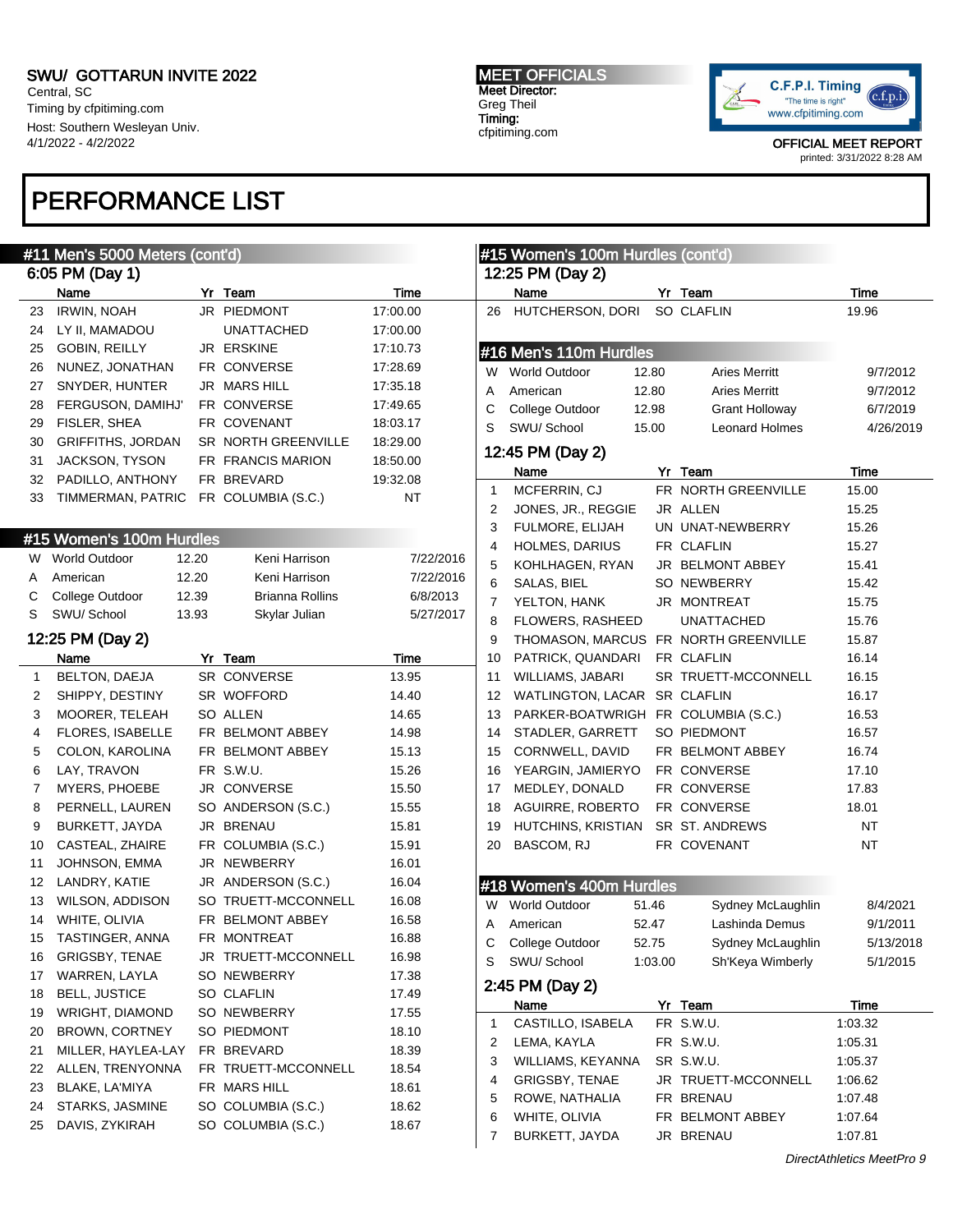Central, SC Timing by cfpitiming.com Host: Southern Wesleyan Univ. 4/1/2022 - 4/2/2022

# PERFORMANCE LIST

MEET OFFICIALS Meet Director: Greg Theil Timing: cfpitiming.com



OFFICIAL MEET REPORT

printed: 3/31/2022 8:28 AM

|              | #18 Women's 400m Hurdles (cont'd)        |                     |             |              | #20 Women's 3000 Meters                       |          |                           |          |           |
|--------------|------------------------------------------|---------------------|-------------|--------------|-----------------------------------------------|----------|---------------------------|----------|-----------|
|              | 2:45 PM (Day 2)                          |                     |             |              | W World Outdoor                               | 8:06.11  | Junzia Wang               |          | 9/13/1993 |
|              | Name                                     | Yr Team             | <b>Time</b> |              | 2:45 PM (Day 2)                               |          |                           |          |           |
| 8            | CHESTNUT, SEKYAH                         | SO BELMONT ABBEY    | 1:09.48     |              | Name                                          |          | Yr Team                   |          | Time      |
| 9            | COLON, KAROLINA                          | FR BELMONT ABBEY    | 1:09.66     | $\mathbf{1}$ | HOLLIFIELD, MAKAYL                            |          | JR COLUMBIA (S.C.)        | 11:13.76 |           |
| 10           | SHEPHERD, AUTUMN                         | FR TRUETT-MCCONNELL | 1:11.57     | 2            | PALLOZZI, MAKENNA SO BELMONT ABBEY            |          |                           | 11:15.61 |           |
| 11           | LAY, TRAVON                              | FR S.W.U.           | 1:12.00     | 3            | SNYDER, MARGARET                              |          | JR BOB JONES              | 11:44.15 |           |
| 12           | ROSE, KATLYN                             | FR NORTH GREENVILLE | 1:13.21     | 4            | WILSON, SAMARA                                |          | 8 UNATTACHED              | 11:54.00 |           |
| 13           | HUTCHERSON, DORI                         | <b>SO CLAFLIN</b>   | 1:13.64     | 5            | WILLIS, SAVANNAH                              |          | FR BELMONT ABBEY          | 12:03.08 |           |
| 14           | MILLER, HAYLEA-LAY                       | FR BREVARD          | 1:13.65     | 6            | MCDONALD, MADISO                              |          | FR CLAFLIN                | 12:10.07 |           |
| 15           | BAKER, ANNA                              | JR COVENANT         | 1:13.81     | 7            | BUIE-COX, SKY                                 |          | SR CLAFLIN                | 12:12.20 |           |
| 16           | TATE, LAURYN                             | SO S.W.U.           | 1:16.00     | 8            | GARDNER, ZOIE                                 |          | <b>SR BRENAU</b>          | 12:20.00 |           |
| 17           | SANDHOFF, JENNA                          | FR COVENANT         | 1:17.25     | 9            | GOMEZ, KEYLI                                  |          | SO PRESBYTERIAN           | 12:23.11 |           |
| 18           | SEYMOUR, SAMANTH SO PIEDMONT             |                     | 1:18.38     | 10           | JONES, ASHLEY                                 |          | FR MONTREAT               | 12:45.00 |           |
| 19           | TAYLOR, AYANI                            | FR ALLEN            | 1:18.75     | 11           | BIERKAMP, BRIONA                              |          | SO BRENAU                 | 13:45.00 |           |
| 20           | FUSELIER, KASHAELY SR ST. ANDREWS        |                     | 1:24.72     | 12           | COVIL, JULIE                                  |          | SO PRESBYTERIAN           | 13:53.27 |           |
| 21           | PRESTON, ELANA                           | SO COLUMBIA (S.C.)  | 1:25.15     | 13           | HUGGINS, GABRIELL                             |          | JR COLUMBIA (S.C.)        |          | NT        |
| 22           | HEISER-WHATLEY, JE JR COLUMBIA (S.C.)    |                     | NT          | 14           | BROWN, HANNAH                                 |          | FR ANDERSON (S.C.)        |          | NT        |
|              | 23 HEISER-WHATLEY, VI JR COLUMBIA (S.C.) |                     | <b>NT</b>   | 15           | ZUNIGA, MIA                                   |          | FR BELMONT ABBEY          |          | NT        |
|              |                                          |                     |             | 16           | DINAPOLI, FRANCESC FR BELMONT ABBEY           |          |                           |          | NT        |
|              | #17 Men's 400m Hurdles                   |                     |             | 17           |                                               |          | SO ERSKINE                |          | NT        |
|              | W World Outdoor<br>45.94                 | Karsten Warholm     | 8/3/2021    | 18           | BOWERS, BECCA<br>HUFFSTETLER, HOLL JR ERSKINE |          |                           |          | NT        |
| A            | American<br>46.78                        | Kevin Young         | 8/6/1992    | 19           |                                               |          | FR ERSKINE                |          | NT        |
| С            | 47.56<br>College Outdoor                 | Rai Benjamin        | 6/8/2018    |              | WARNER, BRYANNA<br>NEUFFER, ADDISON           |          | FR MONTREAT               |          | <b>NT</b> |
| S            | SWU/ School<br>53.84                     | Jhante McMillan     | 5/22/2014   | 20           |                                               |          |                           |          |           |
|              |                                          |                     |             |              |                                               |          |                           |          |           |
|              | 2:45 PM (Day 2)                          |                     |             |              | #42 Women's 3000m Steeple                     |          |                           |          |           |
|              | Name                                     | Yr Team             | Time        |              | W World Outdoor                               | 8:44.32  | <b>Beatrice Chepkoech</b> |          | 7/20/2018 |
| $\mathbf{1}$ | COBB, SHAROD                             | SR TRUETT-MCCONNELL | 51.88       | Α            | American                                      | 9:07.63  | Emma Coburn               |          | 8/15/2016 |
| 2            | JONES, JR., REGGIE                       | JR ALLEN            | 53.96       | С            | College Outdoor                               | 9:12.50  | Jenny Simpson             |          | 8/17/2009 |
| 3            | YELTON, HANK                             | JR MONTREAT         | 55.63       | S            | SWU/ School                                   | 12:12.45 | Michelle Last-Spearman    |          | 4/2/2016  |
| 4            | THOMASON, MARCUS FR NORTH GREENVILLE     |                     | 56.62       |              | 4:00 PM (Day 1)                               |          |                           |          |           |
| 5            | VEREEN, JOSHUA                           | SR MARS HILL        | 57.06       |              | Name                                          |          | Yr Team                   |          | Time      |
| 6            | GUNN, CAMERON                            | FR BELMONT ABBEY    | 57.10       | $\mathbf{1}$ | GLEASON, AUDREY                               |          | JR NORTH GEORGIA          | 11:32.87 |           |
| 7            | KOHLHAGEN, RYAN                          | JR BELMONT ABBEY    | 57.24       | 2            | HANSON, WHITNEY                               |          | SO ANDERSON (S.C.)        | 11:40.00 |           |
| 8            | <b>FULMORE, ELIJAH</b>                   | UN UNAT-NEWBERRY    | 57.46       | 3            | CHASTEEN, ANNA                                |          | FR NORTH GEORGIA          | 12:02.01 |           |
| 9            | NORMAN, HUNTER                           | SO ANDERSON (S.C.)  | 57.48       | 4            | PARKER, MATTIE                                |          | JR COVENANT               | 12:05.32 |           |
| 10           | WATLINGTON, LACAR SR CLAFLIN             |                     | 57.71       | 5            | MCBRIDE, EMILY                                |          | FR NORTH GEORGIA          | 12:05.36 |           |
| 11           | HOLMES, DARIUS                           | FR CLAFLIN          | 58.09       | 6            | BOLYARD, SYDNEY                               |          | SO NORTH GEORGIA          | 12:06.92 |           |
| 12           | DICKSON, DANE                            | FR S.W.U.           | 58.49       | 7            | MARTIN, JODI                                  |          | JR ANDERSON (S.C.)        | 12:08.59 |           |
| 13           | BARNETT, CHANDLER SO NORTH GREENVILLE    |                     | 59.09       | 8            | CRUMLEY, MADISON                              |          | SO ANDERSON (S.C.)        | 12:15.49 |           |
| 14           | <b>HAWKES, CALEB</b>                     | UN UNAT-NEWBERRY    | 59.20       | 9            | HELMS, DEVIN                                  |          | SO NORTH GEORGIA          | 12:23.42 |           |
| 15           | SALAS, BIEL                              | SO NEWBERRY         | 1:00.10     | 10           | ANGEL, VALERIA                                |          | SR PIEDMONT               | 12:30.00 |           |
| 16           | MCFERRIN, CJ                             | FR NORTH GREENVILLE | 1:00.48     | 11           | FROCK, ABBEY                                  |          | SO S.W.U.                 | 12:44.19 |           |
| 17           | BASCOM, RJ                               | FR COVENANT         | 1:03.81     | 12           | KELLER, SYDNEY                                |          | FR BELMONT ABBEY          | 12:57.39 |           |
| 18           | AGUIRRE, ROBERTO                         | FR CONVERSE         | 1:04.03     | 13           | ROBERTS, MORGAN                               |          | SO WOFFORD                | 12:58.34 |           |
| 19           | MEDLEY, DONALD                           | FR CONVERSE         | 1:05.37     | 14           | HARVEY, LIBBY                                 |          | SO CONVERSE               | 13:00.00 |           |
|              |                                          |                     |             | 15           | GEORGE, JOSEY                                 |          | JR PIEDMONT               | 13:00.00 |           |
|              |                                          |                     |             |              |                                               |          |                           |          |           |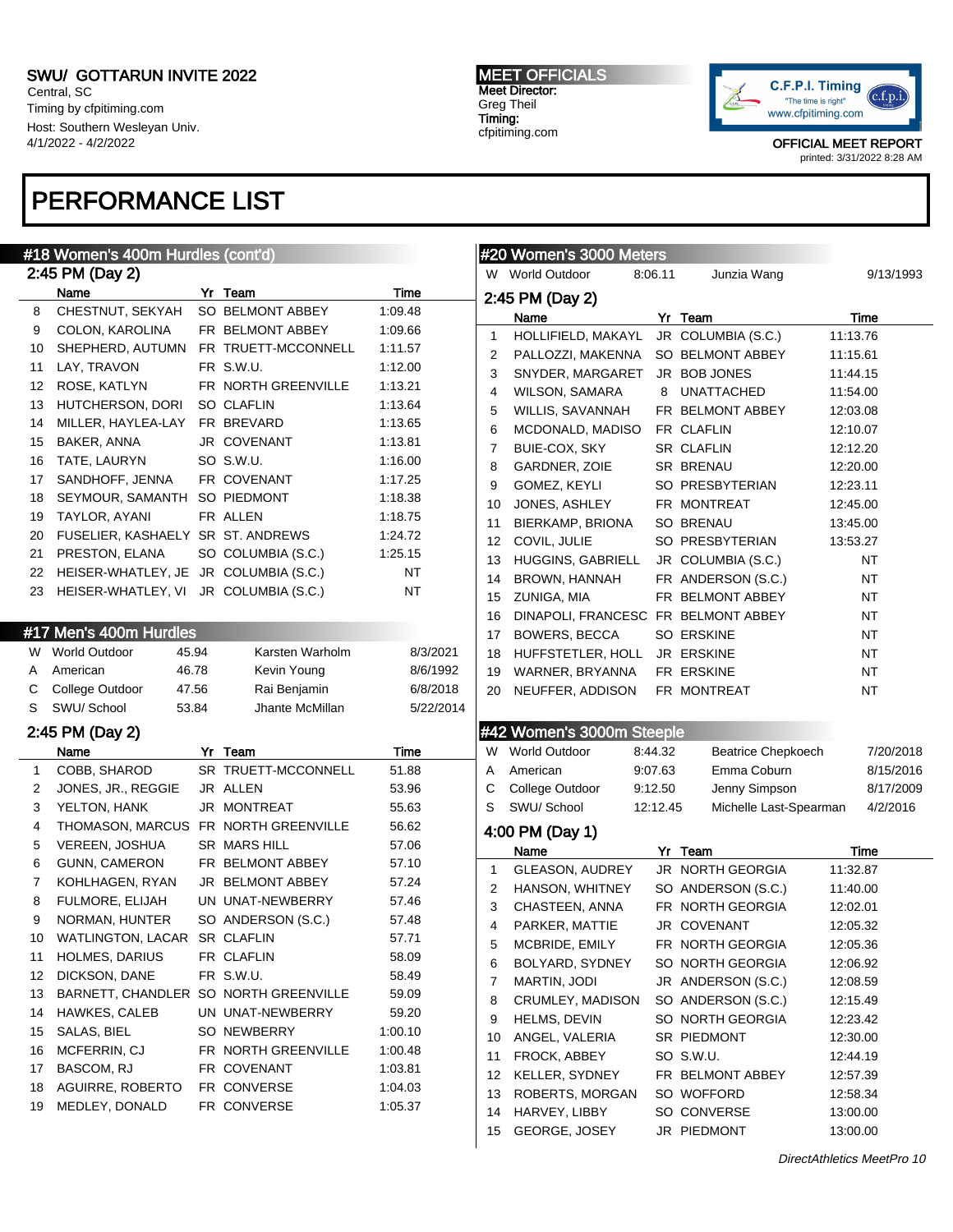Central, SC Timing by cfpitiming.com Host: Southern Wesleyan Univ. 4/1/2022 - 4/2/2022

## PERFORMANCE LIST

#### MEET OFFICIALS Meet Director: Greg Theil Timing: cfpitiming.com



|    | #42 Women's 3000m Steeple (cont'd) |         |                            |             | #19 Men's 3000 Meters (cont'd) |                               |       |                     |           |           |
|----|------------------------------------|---------|----------------------------|-------------|--------------------------------|-------------------------------|-------|---------------------|-----------|-----------|
|    | 4:00 PM (Day 1)                    |         |                            |             |                                | 2:45 PM (Day 2)               |       |                     |           |           |
|    | Name                               |         | Yr Team                    | <b>Time</b> |                                | Name                          |       | Yr Team             | Time      |           |
| 16 | LITTLE, MEGHAN                     |         | SO BELMONT ABBEY           | 13:14.20    | 9                              | STONE, DOUGLAS                |       | JR BOB JONES        | 9:14.38   |           |
| 17 | <b>BRIGHT, EMMA</b>                |         | FR NORTH GREENVILLE        | 13:42.18    | 10                             | WRIGHT, CALEB                 |       | SO MONTREAT         | 9:15.00   |           |
| 18 | GRIFFIN, ANNALENA                  |         | <b>SO FRANCIS MARION</b>   | 15:00.86    | 11                             | KNOTT, ZACHARY                |       | FR BELMONT ABBEY    | 9:16.05   |           |
| 19 | PRESTON, ELANA                     |         | SO COLUMBIA (S.C.)         | NT          | 12                             | HAWLEY, DALTON                |       | FR BREVARD          | 9:20.00   |           |
| 20 | TREFTS, IZABELLE                   |         | FR COLUMBIA (S.C.)         | ΝT          | 13                             | CASTEEL, BEN                  |       | FR BELMONT ABBEY    | 9:21.25   |           |
| 21 | FLYNN, LYDIA                       |         | SO BOB JONES               | ΝT          | 14                             | <b>BARHAM, TIMOTHY</b>        |       | FR MONTREAT         | 9:30.00   |           |
| 22 | FOX, NICOLE                        |         | SR BOB JONES               | ΝT          | 15                             | <b>BURDETTE, MICAH</b>        |       | SR POINT            | 9:40.20   |           |
| 23 | LANDRY, EMMA                       |         | SO BOB JONES               | ΝT          | 16                             | <b>HEATH, MATTHEW</b>         |       | FR NORTH GREENVILLE | 9:41.53   |           |
| 24 | SEDESKA, SOPHIE                    |         | FR ERSKINE                 | <b>NT</b>   | 17                             | TIMMERMAN, PATRIC             |       | FR COLUMBIA (S.C.)  | 9:42.24   |           |
|    |                                    |         |                            |             | 18                             | CONDELLO, FRANK               |       | SR BELMONT ABBEY    | 9:47.00   |           |
|    | #41 Men's 3000m Steeple            |         |                            |             | 19                             | WRIGHT, ZAC                   |       | SO EMMANUEL (GA.)   | 9:47.10   |           |
|    | W World Outdoor                    | 7:53.63 | Saif Shaheen               | 9/3/2004    | 20                             | FLOOK, SAMUEL                 |       | JR NORTH GREENVILLE | 10:00.97  |           |
| A  | American                           | 8:00.45 | Evan Jager                 | 8/4/2015    | 21                             | FERGUSON, NATHANI SO MONTREAT |       |                     | 10:09.60  |           |
| C  | College Outdoor                    | 8:05.4h | Henry Rono                 | 5/13/1978   | 22                             | MARLER, JAMES                 |       | FR PRESBYTERIAN     | 10:37.00  |           |
|    | 4:30 PM (Day 1)                    |         |                            |             | 23                             | <b>GUERRA, RALPH</b>          |       | SO PRESBYTERIAN     | 12:08.65  |           |
|    | Name                               |         | Yr Team                    | Time        | 24                             | WELLS, GEORGE                 |       | FR BREVARD          | NT        |           |
| 1  | QUILLEN, PHILIP                    |         | SR ANDERSON (S.C.)         | 9:23.46     | 25                             | HENSLEY, ANDREW               |       | FR MARS HILL        | <b>NT</b> |           |
| 2  | VAUGHAN, SPAIN                     |         | FR ANDERSON (S.C.)         | 9:30.00     | 26                             | LEWIS, ROBERT                 |       | JR ERSKINE          | NT        |           |
| 3  | SAUSE, BRIAN                       |         | FR BELMONT ABBEY           | 9:55.31     |                                |                               |       |                     |           |           |
| 4  | BRODMYER, DEVON                    |         | FR BREVARD                 | 10:15.00    |                                | #22 Women's 4 x 100m Relay    |       |                     |           |           |
| 5  | SPANGLER, GARRET                   |         | FR BREVARD                 | 10:20.00    | W                              | <b>World Outdoor</b>          | 40.82 | <b>USA</b>          |           | 8/11/2012 |
| 6  | WUNDER, ELLIOT                     |         | SO BELMONT ABBEY           | 10:22.39    | A                              | American                      | 40.82 | USA national team   |           | 8/10/2012 |
| 7  | CASTEEL, BEN                       |         | FR BELMONT ABBEY           | 10:41.57    | С                              | College Outdoor               | 42.05 | L.S.U.              |           | 5/13/2018 |
| 8  | FLOOK, SAMUEL                      |         | <b>JR NORTH GREENVILLE</b> | 10:54.04    | S                              | SWU/ School                   | 45.98 |                     |           | 4/27/2019 |
| 9  | FROCK, CASEY                       |         | JR S.W.U.                  | 11:09.96    |                                | 11:20 AM (Day 2)              |       |                     |           |           |
| 10 | GIBSON, COOPER                     |         | FR TRUETT-MCCONNELL        | 11:29.19    |                                | Team                          |       |                     | Time      |           |
| 11 | ZEIS, LOGAN                        |         | FR FRANCIS MARION          | 11:31.87    | $\mathbf{1}$                   | BRENAU (A)                    |       |                     | 47.00     |           |
| 12 | TAYLOR, BO                         |         | <b>JR NORTH GREENVILLE</b> | 12:03.95    | 2                              | NEWBERRY (A)                  |       |                     | 47.55     |           |
| 13 | CALDERON, MAX                      |         | JR TRUETT-MCCONNELL        | 12:09.78    | 3                              | ANDERSON (S.C.) (A)           |       |                     | 48.00     |           |
| 14 | GAMBOA, BRIAN                      |         | FR COLUMBIA (S.C.)         | 12:12.81    | 4                              | CONVERSE (A)                  |       |                     | 48.10     |           |
| 15 | <b>BAIRD, THOMAS</b>               |         | JR BELMONT ABBEY           | ΝT          | 5                              | CLAFLIN (A)                   |       |                     | 48.23     |           |
|    |                                    |         |                            |             | 6                              | ALLEN (A)                     |       |                     | 49.98     |           |
|    | #19 Men's 3000 Meters              |         |                            |             | 7                              | BELMONT ABBEY (A)             |       |                     | 50.46     |           |
|    | W World Outdoor                    | 7:20.67 | Daniel Komen               | 9/1/1996    | 8                              | <b>NORTH GREENVILLE (A)</b>   |       |                     | 52.00     |           |
|    |                                    |         |                            |             | 9                              | <b>BELMONT ABBEY (B)</b>      |       |                     | 54.10     |           |
|    | 2:45 PM (Day 2)                    |         |                            |             | 10                             | COVENANT (A)                  |       |                     | 54.12     |           |
|    | Name                               |         | Yr Team                    | <b>Time</b> | 11                             | <b>BOB JONES (A)</b>          |       |                     | 57.00     |           |
| 1  | UPTON, CHRISTOPHE                  |         | FR MONTREAT                | 8:52.78     | 12                             | BOB JONES (B)                 |       |                     | 1:03.00   |           |
| 2  | HOLCOMBE, JACOB                    |         | JR NORTH GREENVILLE        | 8:57.71     |                                |                               |       |                     |           |           |
| 3  | TAMEZ, RENE                        |         | FR MONTREAT                | 9:02.88     |                                | #21 Men's 4 x 100m Relay      |       |                     |           |           |
| 4  | SHELTON, PEYTON                    |         | SR S.W.U.                  | 9:03.76     |                                | W World Outdoor               | 36.84 | Jamaica             |           | 8/11/2012 |
| 5  | HARRIS, IZIC                       |         | FR NORTH GREENVILLE        | 9:08.71     | Α                              | American                      | 37.38 | USA national team   |           | 8/10/2012 |
| 6  | POTTER, CALEB                      |         | SO MONTREAT                | 9:08.74     | С                              | College Outdoor               | 37.97 | Florida             |           | 6/7/2019  |
| 7  | GOODE, HAYDEN                      |         | SO NORTH GREENVILLE        | 9:09.79     | S                              | SWU/ School                   | 41.05 |                     |           | 5/12/2017 |
| 8  | <b>WILSON, AMANI</b>               |         | SR UNATTACHED              | 9:11.00     |                                |                               |       |                     |           |           |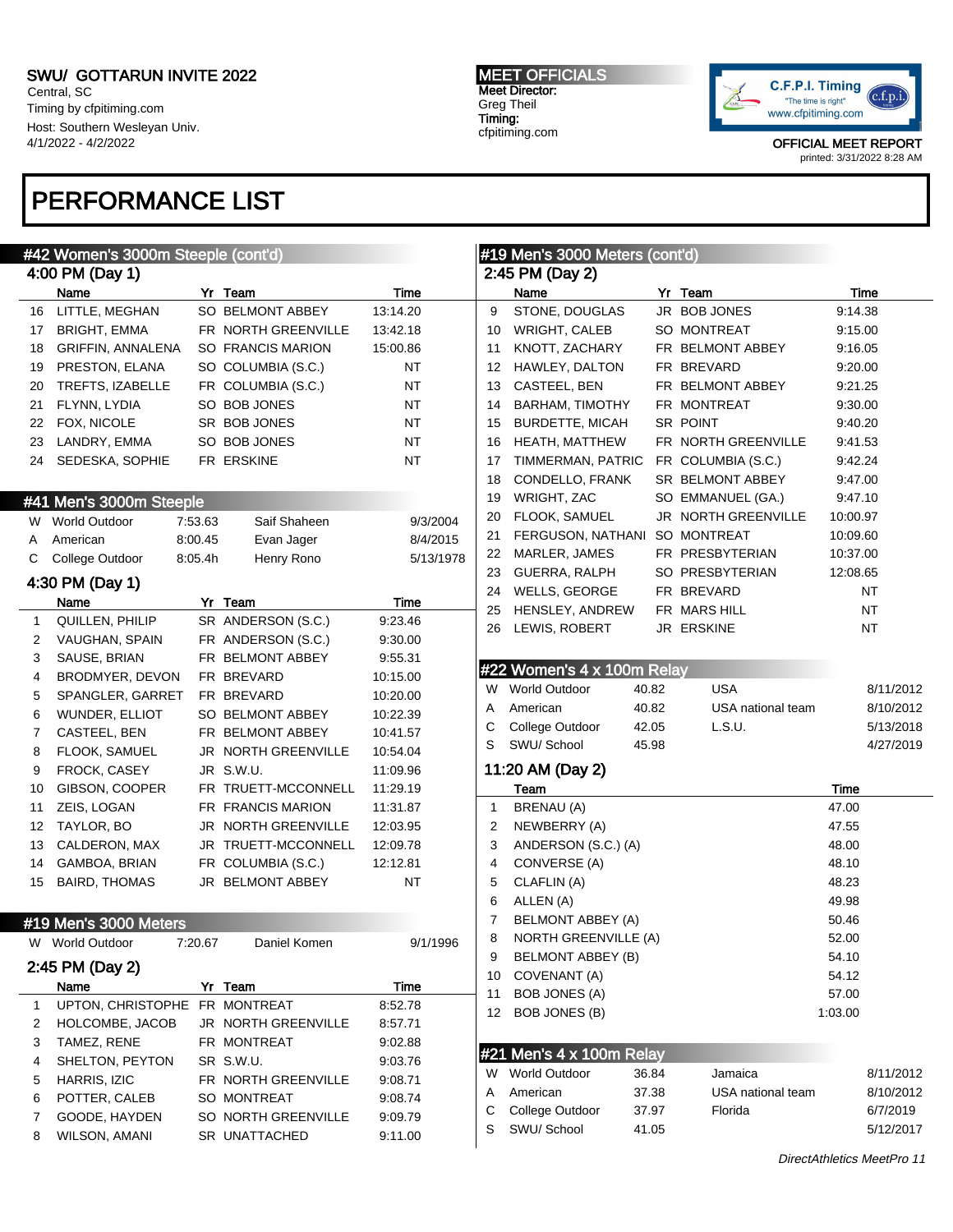Central, SC Timing by cfpitiming.com Host: Southern Wesleyan Univ. 4/1/2022 - 4/2/2022

# PERFORMANCE LIST

### #21 Men's 4 x 100m Relay (cont'd)

| 11:30 AM (Day 2) |                             |       |  |  |  |  |  |  |
|------------------|-----------------------------|-------|--|--|--|--|--|--|
|                  | Team                        | Time  |  |  |  |  |  |  |
| 1                | TRUETT-MCCONNELL (A)        | 41.04 |  |  |  |  |  |  |
| 2                | ALLEN (A)                   | 41.62 |  |  |  |  |  |  |
| 3                | EMMANUEL (GA.) (A)          | 41.65 |  |  |  |  |  |  |
| 4                | CLAFLIN (A)                 | 41.76 |  |  |  |  |  |  |
| 5                | <b>NORTH GREENVILLE (A)</b> | 42.00 |  |  |  |  |  |  |
| 6                | NEWBERRY (A)                | 42.25 |  |  |  |  |  |  |
| 7                | CLAFLIN (B)                 | 42.79 |  |  |  |  |  |  |
| 8                | ANDERSON (S.C.) (A)         | 43.00 |  |  |  |  |  |  |
| 9                | <b>BELMONT ABBEY (A)</b>    | 44.10 |  |  |  |  |  |  |
| 10               | <b>BOB JONES (A)</b>        | 45.31 |  |  |  |  |  |  |
| 11               | <b>BOB JONES (B)</b>        | 45.31 |  |  |  |  |  |  |
| 12               | CONVERSE (A)                | NΤ    |  |  |  |  |  |  |
| 13               | ERSKINE (A)                 | NT    |  |  |  |  |  |  |

#### #24 Women's 4 x 400m Relay

| W. | World Outdoor     | 3:15.17 | <b>RUS</b>        | 10/1/1988 |
|----|-------------------|---------|-------------------|-----------|
|    | A American        | 3:15.51 | USA national team | 10/1/1988 |
|    | C College Outdoor | 3:23.13 | Oregon            | 6/10/2017 |
|    | S SWU/School      | 3:45.85 |                   | 5/2/2015  |

### 5:30 PM (Day 2)

|    | Team                        | Time    |
|----|-----------------------------|---------|
| 1  | S.W.U. (A)                  | 3:49.77 |
| 2  | CLAFLIN (A)                 | 3:58.61 |
| 3  | <b>BRENAU (A)</b>           | 4:00.57 |
| 4  | <b>BELMONT ABBEY (A)</b>    | 4:03.82 |
| 5  | TRUETT-MCCONNELL (A)        | 4:03.95 |
| 6  | S.W.U. (B)                  | 4:04.00 |
| 7  | <b>NORTH GREENVILLE (A)</b> | 4:08.00 |
| 8  | NEWBERRY (A)                | 4:08.19 |
| 9  | NORTH GEORGIA (A)           | 4:10.00 |
| 10 | S.W.U. (C)                  | 4:12.00 |
| 11 | COVENANT (A)                | 4:12.54 |
| 12 | MONTREAT (A)                | 4:14.38 |
| 13 | ERSKINE (A)                 | 4:18.58 |
| 14 | PIEDMONT (A)                | 4:20.00 |
| 15 | PIEDMONT (B)                | 4:35.00 |
| 16 | <b>BOB JONES (A)</b>        | 4:38.61 |
| 17 | ALLEN (A)                   | NΤ      |
| 18 | S.W.U. (D)                  | NΤ      |
|    |                             |         |

#23 Men's 4 x 400m Relay

MEET OFFICIALS Meet Director: Greg Theil Timing: cfpitiming.com



OFFICIAL MEET REPORT

printed: 3/31/2022 8:28 AM

|    | #23 Men's 4 x 400m Relay (cont'd) |         |                         |           |  |  |  |  |
|----|-----------------------------------|---------|-------------------------|-----------|--|--|--|--|
| W  | <b>World Outdoor</b>              | 2:54.29 | USA                     | 8/22/1993 |  |  |  |  |
| A  | American                          | 2:54.20 | USA national team       | 8/22/1998 |  |  |  |  |
| С  | College Outdoor                   | 2:59.00 | So. California          | 6/8/2018  |  |  |  |  |
| S  | SWU/School                        | 3:17.08 |                         | 3/17/2018 |  |  |  |  |
|    | 6:00 PM (Day 2)                   |         |                         |           |  |  |  |  |
|    | Team                              |         |                         | Time      |  |  |  |  |
| 1  | CLAFLIN (A)                       |         |                         | 3:08.76   |  |  |  |  |
| 2  | NORTH GREENVILLE (A)              |         |                         | 3:19.00   |  |  |  |  |
| 3  | BELMONT ABBEY (A)                 |         |                         | 3:19.73   |  |  |  |  |
| 4  | EMMANUEL (GA.) (A)                |         |                         | 3:20.34   |  |  |  |  |
| 5  | CLAFLIN (B)                       |         |                         | 3:22.00   |  |  |  |  |
| 6  | PIEDMONT (A)                      |         |                         | 3:22.00   |  |  |  |  |
| 7  | NEWBERRY (A)<br>3:23.33           |         |                         |           |  |  |  |  |
| 8  | ERSKINE (A)                       |         |                         | 3:25.10   |  |  |  |  |
| 9  | NORTH GREENVILLE (B)              |         |                         | 3:26.00   |  |  |  |  |
| 10 | S.W.U. (A)                        |         |                         | 3:26.00   |  |  |  |  |
| 11 | COVENANT (A)                      |         |                         | 3:29.61   |  |  |  |  |
| 12 | <b>BOB JONES (A)</b>              |         |                         | 3:31.99   |  |  |  |  |
| 13 | PIEDMONT (B)                      |         |                         | 3:33.00   |  |  |  |  |
| 14 | ANDERSON (S.C.) (A)               |         |                         | 3:35.00   |  |  |  |  |
| 15 | S.W.U. (B)                        |         |                         | 3:37.00   |  |  |  |  |
| 16 | NORTH GREENVILLE (C)              |         |                         | 3:40.00   |  |  |  |  |
| 17 | ALLEN (A)                         |         |                         | 3:40.22   |  |  |  |  |
| 18 | S.W.U. (C)                        |         |                         | 3:49.00   |  |  |  |  |
| 19 | PIEDMONT (C)                      |         |                         | 3:50.00   |  |  |  |  |
|    | #26 Women's High Jump             |         |                         |           |  |  |  |  |
|    | W World Outdoor                   | 2.09m   | Stefka Kostadinova      | 8/30/1987 |  |  |  |  |
| A  | American                          | 2.05m   | <b>Chaunte Lowe</b>     | 6/6/2010  |  |  |  |  |
| С  | College Outdoor                   | 1.99m   | <b>Brigetta Barrett</b> | 5/11/2013 |  |  |  |  |
| S  | SWU/School                        | 1.68m   | Paige Peterson          | 4/7/2018  |  |  |  |  |
|    | 11:00 AM (Day 2)                  |         |                         |           |  |  |  |  |
|    | Name                              |         | Yr Team                 | Mark      |  |  |  |  |
| 1  | SIMS, MACIE                       |         | SO BELMONT ABBEY        | 1.56m     |  |  |  |  |
| 2  | MYERS, PHOEBE                     |         | JR CONVERSE             | 1.56m     |  |  |  |  |
| 3  | <b>HARRIS, TAYLOR</b>             |         | SR NORTH GREENVILLE     | 1.56m     |  |  |  |  |
| 4  | PERNELL, LAUREN                   |         | SO ANDERSON (S.C.)      | 1.52m     |  |  |  |  |
| 5  | PINCKNEY, JANYIA                  |         | FR CONVERSE             | 1.51m     |  |  |  |  |
| 6  | JORDAN, SAVANNAH                  |         | FR NEWBERRY             | 1.51m     |  |  |  |  |
| 7  | CHRISTENSEN, EMMA FR COVENANT     |         |                         | 1.50m     |  |  |  |  |
| 8  | CASTILLO, ISABELA                 |         | FR S.W.U.               | 1.50m     |  |  |  |  |
| 9  | <b>ENGLISH, KOURTNEY</b>          |         | FR ALLEN                | 1.50m     |  |  |  |  |
| 10 | <b>WRIGHT, GRACE</b>              |         | JR COLUMBIA (S.C.)      | 1.49m     |  |  |  |  |
| 11 | MORSE, KATRINA                    |         | SO BELMONT ABBEY        | 1.49m     |  |  |  |  |
| 12 | MUELLER, ALINA                    |         | FR MARS HILL            | 1.48m     |  |  |  |  |
| 13 | MOORER, TYLEAH                    |         | FR ERSKINE              | 1.45m     |  |  |  |  |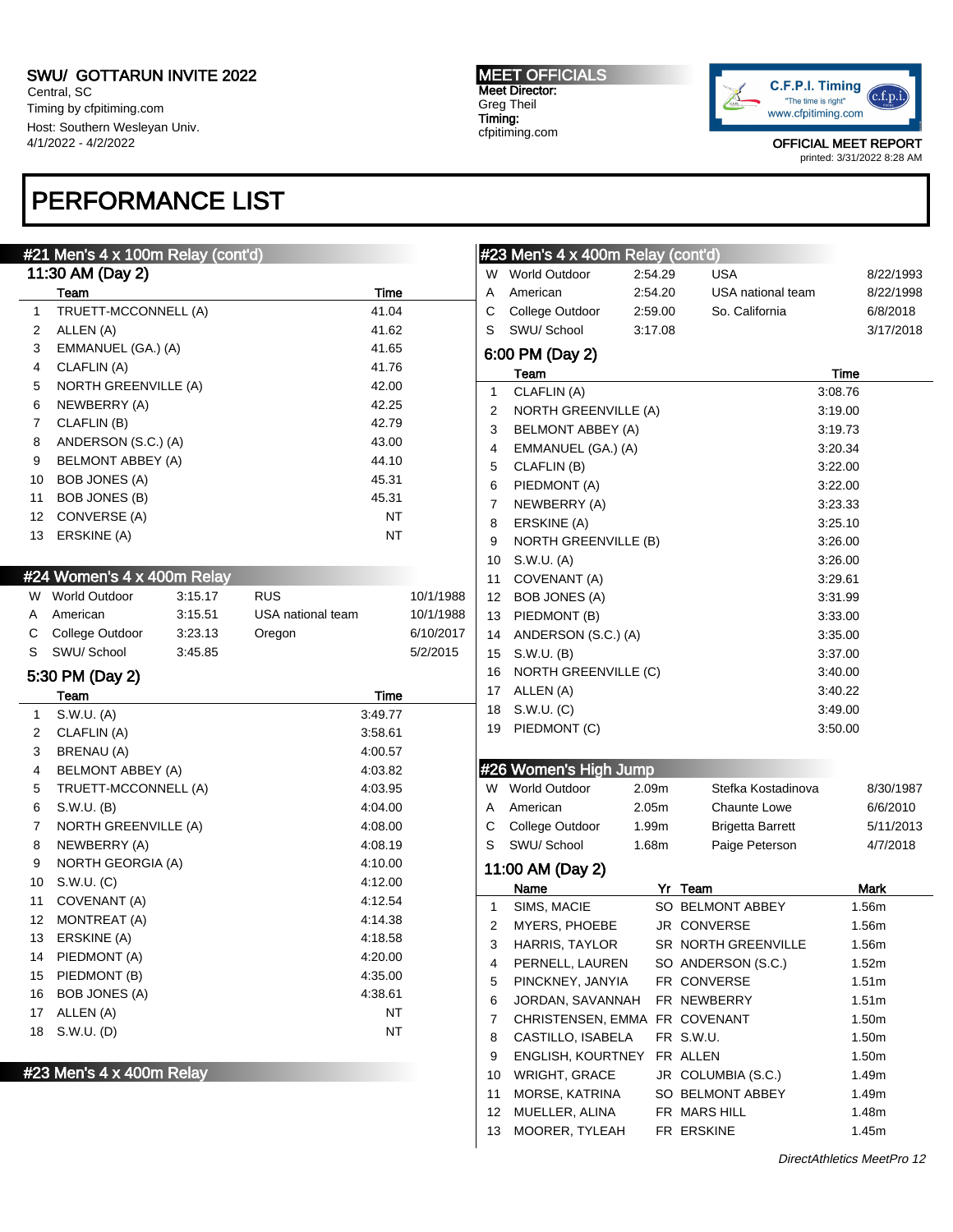Central, SC Timing by cfpitiming.com Host: Southern Wesleyan Univ. 4/1/2022 - 4/2/2022

## PERFORMANCE LIST

#### MEET OFFICIALS Meet Director: Greg Theil Timing: cfpitiming.com



|              | #26 Women's High Jump (cont'd)                 |       |                       |                      |                | #28 Women's Pole Vault (cont'd) |       |                                                                      |                       |
|--------------|------------------------------------------------|-------|-----------------------|----------------------|----------------|---------------------------------|-------|----------------------------------------------------------------------|-----------------------|
|              | 11:00 AM (Day 2)                               |       |                       |                      |                | 2:00 PM (Day 1)                 |       |                                                                      |                       |
|              | Name                                           |       | Yr Team               | <b>Mark</b>          |                | Name                            |       | Yr Team                                                              | <b>Mark</b>           |
| 14           | DAVIS, ZYKIRAH                                 |       | SO COLUMBIA (S.C.)    | 1.42m                | 5              | <b>BULLER, HANNAH</b>           |       | JR BRENAU                                                            | 3.00m                 |
| 15           | HEISER-WHATLEY, VI                             |       | JR COLUMBIA (S.C.)    | 1.41m                | 6              | HOLLER, SARAH                   |       | FR COVENANT                                                          | 2.85m                 |
| 16           | KAPWADI, KEREN                                 |       | JR BRENAU             | 1.35m                | 7              | <b>BOUTON, AMALIE</b>           |       | FR BELMONT ABBEY                                                     | 2.74m                 |
| 17           | ROBINSON, KY'LEIGH SO ALLEN                    |       |                       | 1.31 <sub>m</sub>    | 8              | <b>KELLER, SYDNEY</b>           |       | FR BELMONT ABBEY                                                     | 2.74m                 |
| 18           | DIBENE, SAMANTHA                               |       | FR EMMANUEL (GA.)     | ΝM                   | 9              | TASTINGER, ANNA                 |       | FR MONTREAT                                                          | 2.70m                 |
| 19           | HORTON, JOHNNERIA SO ALLEN                     |       |                       | <b>NM</b>            | 10             | LIPSEY, LILY                    |       | JR TRUETT-MCCONNELL                                                  | 2.62m                 |
| 20           | RHONE, DARIEL                                  |       | SO ST. ANDREWS        | <b>NM</b>            | 11             | <b>WRIGHT, GRACE</b>            |       | JR COLUMBIA (S.C.)                                                   | 2.45m                 |
| 21           | HOLLER, SARAH                                  |       | FR COVENANT           | ΝM                   | 12             | <b>BLADEN, AUTUMN</b>           |       | SO ANDERSON (S.C.)                                                   | 2.45m                 |
| 22           | HEICHEL, AMELIA                                |       | <b>SO ERSKINE</b>     | <b>NM</b>            | 13             | CRUMLEY, MADISON                |       | SO ANDERSON (S.C.)                                                   | 2.45m                 |
|              |                                                |       |                       |                      | 14             | LABRANT, AVA                    |       | FR S.W.U.                                                            | 2.45m                 |
|              | #25 Men's High Jump                            |       |                       |                      | 15             | JOHNSON, KATIE                  |       | FR EMMANUEL (GA.)                                                    | <b>NM</b>             |
|              | W World Outdoor                                | 2.45m | Javier Sotomayor      | 7/27/1993            |                |                                 |       |                                                                      |                       |
| A            | American                                       | 2.40m | <b>Charles Austin</b> | 8/7/1991             |                | #27 Men's Pole Vault            |       |                                                                      |                       |
| С            | College Outdoor                                | 2.38m | <b>Hollis Conway</b>  | 6/3/1989             |                | W World Outdoor                 | 6.15m | Mondo Duplantis                                                      | 9/17/2020             |
| S            | SWU/School                                     | 2.05m | <b>Chandler White</b> | 4/3/2021             | A              | American                        | 6.04m | <b>Brad Walker</b>                                                   | 6/8/2008              |
|              |                                                |       |                       |                      | С              | College Outdoor                 | 6.00m | Mondo Duplantis                                                      | 5/11/2019             |
|              | 1:00 PM (Day 2)                                |       |                       |                      | S              | SWU/ School                     | 4.25m | Evan Motes                                                           | 3/6/2021              |
| $\mathbf{1}$ | Name<br>WHITTLE, CHANDLER SR S.W.U.            |       | Yr Team               | <b>Mark</b><br>2.05m |                | 4:00 PM (Day 1)                 |       |                                                                      |                       |
| 2            | HIGGINS, LEVI                                  |       | SO MARS HILL          | 2.01 <sub>m</sub>    |                | Name                            |       | Yr Team                                                              | Mark                  |
| 3            | BURKE, JASON                                   |       | JR EMMANUEL (GA.)     | 1.96m                | $\overline{1}$ | MATHESON, MICAH                 |       | SR MONTREAT                                                          | 4.80m                 |
| 4            | WILLIAMS, KENNETH                              |       | SO ALLEN              | 1.95m                | 2              | MOTES, EVAN                     |       | SO S.W.U.                                                            | 4.40m                 |
| 5            | MITCHELL, JAY                                  |       | FR CONVERSE           | 1.95m                | 3              | NICOL, DAVIS                    |       | SO MONTREAT                                                          | 4.23m                 |
| 6            | RESPRESS, SIMEON                               |       | FR ANDERSON (S.C.)    |                      | 4              | HAY, KELLY                      |       | FR BELMONT ABBEY                                                     |                       |
| 7            |                                                |       | FR MONTREAT           | 1.93m<br>1.85m       | 5              | LIPSEY, SIMEON                  |       | SR TRUETT-MCCONNELL                                                  | 4.00m                 |
|              | WHITE, MAXWELL<br>CURRY II, GREGORY            |       | SO MONTREAT           | 1.83m                | 6              | WORLEY, DAMON                   |       | FR NORTH GREENVILLE                                                  | 4.00m                 |
| 8            | WORLEY, DAMON                                  |       | FR NORTH GREENVILLE   | 1.80m                | 7              | MCCLELLAN, EDWAR                |       | SO MONTREAT                                                          | 3.98m                 |
| 9            | WOOD, KEVIN                                    |       | SO EMMANUEL (GA.)     |                      | 8              | GRANADE, ADAM                   |       | SO TRUETT-MCCONNELL                                                  | 3.95m                 |
| 10           |                                                |       |                       | 1.80m                |                |                                 |       |                                                                      | 3.65m                 |
| 11           | STADLER, GARRETT                               |       | SO PIEDMONT           | 1.80m                | 9              | ROGERS, WESLEY                  |       | FR PIEDMONT<br>SO MONTREAT                                           | 3.53m                 |
| 12           | JACKSON, ELIJAH                                |       | SO BELMONT ABBEY      | 1.76m                | 10             | WELLS, CALEB                    |       | FR ERSKINE                                                           | 3.35m                 |
| 13           | WOODS, SAM                                     |       | SO S.W.U.             | 1.75m                | 11             | HRITZ, ETHAN                    |       |                                                                      | 3.30m                 |
| 14           | PRESSLEY, AMIRIYO                              |       | FR COLUMBIA (S.C.)    | 1.70m                | 12             | JOLLEY, SAM                     |       | FR CONVERSE                                                          | 3.23m                 |
| 15           | CORNWELL, DAVID                                |       | FR BELMONT ABBEY      | 1.66m                | 13             | HALBROOK, JEREMY                |       | SR PIEDMONT                                                          | 3.05m                 |
|              |                                                |       |                       |                      | 14             | GREGORY, BRANDON JR PIEDMONT    |       |                                                                      | 2.90m                 |
| W            | #28 Women's Pole Vault<br><b>World Outdoor</b> | 5.06m | Yelena Isinbaeva      | 8/28/2009            |                | #30 Women's Long Jump           |       |                                                                      |                       |
| Α            | American                                       | 5.00m | Sandi Morris          | 9/9/2016             |                |                                 |       | 3 attempts for all, top 9 + ties to finals for 3 additional attempts |                       |
|              | College Outdoor                                | 4.73m | Olivia Gruver         | 3/29/2019            |                | W World Outdoor                 | 7.52m | Galina Christyakova                                                  | 6/11/1988             |
| С            | SWU/ School                                    | 3.20m |                       | 3/6/2021             |                |                                 | 7.49m | Jackie Joyner-Kersee                                                 |                       |
| S            |                                                |       | Haley McLaughlin      |                      | A<br>С         | American<br>College Outdoor     | 6.99m | Jackie Joyner-Kersee                                                 | 5/22/1994<br>5/4/1985 |
|              | 2:00 PM (Day 1)                                |       |                       |                      | S              | SWU/ School                     | 5.85m | Mycherie Onwuzuruike                                                 | 4/26/2019             |
|              | Name                                           |       | Yr Team               | Mark                 |                |                                 |       |                                                                      |                       |
| 1            | GURLEY, JOURNEY                                |       | SO NORTH GEORGIA      | 4.33m                |                | 11:00 AM (Day 2)                |       |                                                                      |                       |
| 2            | MCLAUGHLIN, HALEY                              |       | SR S.W.U.             | 3.35m                |                | Name                            |       | Yr Team                                                              | <b>Mark</b>           |
| 3            | WILSON, ADDISON                                |       | SO TRUETT-MCCONNELL   | 3.25m                | 1              | ONWUZURUKIE, MYC                |       | SR S.W.U.                                                            | 5.85m                 |
| 4            | MORGAN, PERRYN                                 |       | SR PIEDMONT           | 3.00m                | 2              | DIXON, SHATRICE                 |       | SR BRENAU                                                            | 5.76m                 |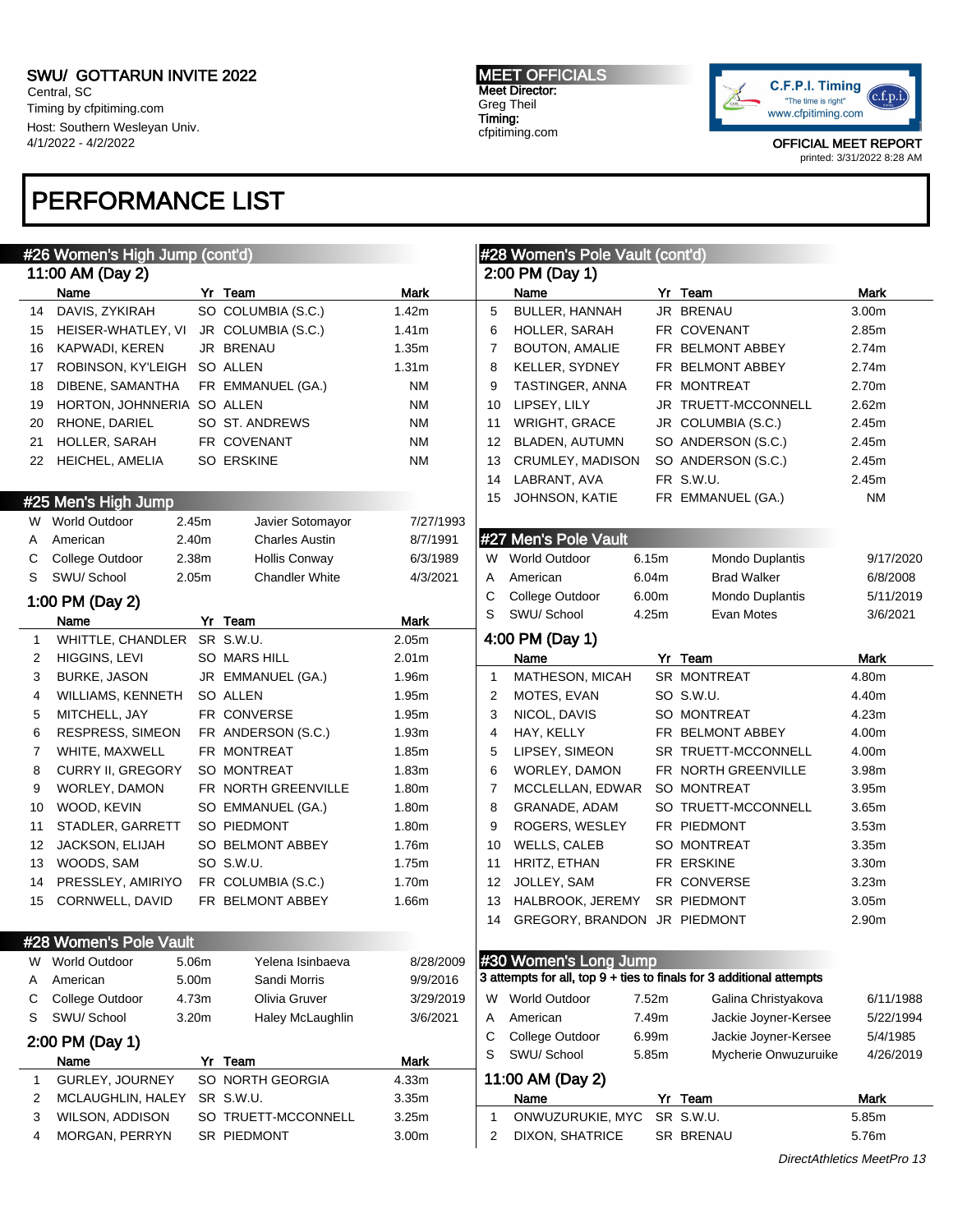Central, SC Timing by cfpitiming.com Host: Southern Wesleyan Univ. 4/1/2022 - 4/2/2022

## PERFORMANCE LIST

#### MEET OFFICIALS Meet Director: Greg Theil Timing: cfpitiming.com



|              | <u>#30 Women's Long</u> Jump (cont'd) |       |                                                                      |                   |              | #29 Men's Long Jump (cont'd)          |        |                                                                      |           |
|--------------|---------------------------------------|-------|----------------------------------------------------------------------|-------------------|--------------|---------------------------------------|--------|----------------------------------------------------------------------|-----------|
|              | 11:00 AM (Day 2)                      |       |                                                                      |                   |              | 11:00 AM (Day 2)                      |        |                                                                      |           |
|              | Name                                  |       | Yr Team                                                              | <b>Mark</b>       |              | Name                                  |        | Yr Team                                                              | Mark      |
| 3            | VILLANUEVA, CRISTIN JR BELMONT ABBEY  |       |                                                                      | 5.68m             | 12           | DONSEREAUX, CHRIS                     |        | JR PIEDMONT                                                          | 6.40m     |
| 4            | ROBINSON, CHANDLE SR WOFFORD          |       |                                                                      | 5.64m             | 13           | MCNEIL, LAMONT                        |        | FR MONTREAT                                                          | 6.40m     |
| 5            | OKODUWA, ESEOSE                       |       | FR CONVERSE                                                          | 5.42m             | 14           | FLOWERS, RASHEED                      |        | <b>UNATTACHED</b>                                                    | 6.37m     |
| 6            | HARPER, TALARA                        |       | <b>SR BRENAU</b>                                                     | 5.31 <sub>m</sub> | 15           | MANN, KY                              |        | SR MARS HILL                                                         | 6.34m     |
| 7            | JOHN, OLUWATOMISI                     |       | JR BRENAU                                                            | 5.30m             | 16           | FISHER, NEVIUS                        |        | SO NEWBERRY                                                          | 6.33m     |
| 8            | DEVRIES, CARMEN                       |       | SR S.W.U.                                                            | 5.26m             | 17           | HARRIS, JERMAINE                      |        | SO CLAFLIN                                                           | 6.27m     |
| 9            | SMILING, JOANN                        |       | SO NORTH GREENVILLE                                                  | 5.15m             | 18           | WOODS, SAM                            |        | SO S.W.U.                                                            | 6.22m     |
| 10           | KELLS, HALEY                          |       | FR BELMONT ABBEY                                                     | 4.97m             | 19           | ROX, MATTHEW                          |        | <b>SR CLAFLIN</b>                                                    | 6.20m     |
| 11           | LOVE, KAYLA                           |       | FR S.W.U.                                                            | 4.92m             | 20           | WALKER, VALANTE                       |        | SO S.W.U.                                                            | 6.09m     |
| 12           | GURLEY, JOURNEY                       |       | SO NORTH GEORGIA                                                     | 4.86m             | 21           | JACKSON, ELIJAH                       |        | SO BELMONT ABBEY                                                     | 5.94m     |
| 13           | STARKS, JASMINE                       |       | SO COLUMBIA (S.C.)                                                   | 4.79m             | 22           | HARRIS, ALIJAH                        |        | JR S.W.U.                                                            | 5.89m     |
| 14           | <b>BELTON, KIARA</b>                  |       | <b>SR CLAFLIN</b>                                                    | 4.79m             | 23           | SMITH, DALTON                         |        | SO BELMONT ABBEY                                                     | 5.76m     |
| 15           | PARKER, PATIENCE                      |       | SR ST. ANDREWS                                                       | 4.63m             | 24           | POWELL, ANTWAUN                       |        | FR COVENANT                                                          | 5.62m     |
| 16           | WRIGHT, DIAMOND                       |       | SO NEWBERRY                                                          | 4.60m             | 25           | PRESSLEY, AMIRIYO                     |        | FR COLUMBIA (S.C.)                                                   | 5.46m     |
| 17           | ROGERS, MAKAYLA                       |       | FR MARS HILL                                                         | 4.47m             | 26           | WRIGHT, JORDAN                        |        | FR COLUMBIA (S.C.)                                                   | 5.16m     |
| 18           | SMITH, EMILY                          |       | SO BELMONT ABBEY                                                     | 4.27m             | 27           | HIGGINS, LEVI                         |        | SO MARS HILL                                                         | 5.00m     |
| 19           | <b>BEEMAN, BAILEY</b>                 |       | <b>SO MARS HILL</b>                                                  | 4.25m             | 28           | AMUNDSON, CALEB                       |        | SO BOB JONES                                                         | ΝM        |
| 20           | HILL, NATALEA                         |       | FR MARS HILL                                                         | 4.20m             | 29           | LEE, ETHAN                            |        | FR MARS HILL                                                         | <b>NM</b> |
| 21           | FUSELIER, KASHAELY SR ST. ANDREWS     |       |                                                                      | 4.19m             |              |                                       |        |                                                                      |           |
| 22           | <b>WATKINS, DARIEN</b>                |       | JR COLUMBIA (S.C.)                                                   | 4.16m             |              | #32 Women's Triple Jump               |        |                                                                      |           |
| 23           | BLAKE, LA'MIYA                        |       | FR MARS HILL                                                         | <b>NM</b>         |              |                                       |        | 3 attempts for all, top 9 + ties to finals for 3 additional attempts |           |
| 24           | PEREZ MARTINEZ, AL FR EMMANUEL (GA.)  |       |                                                                      | <b>NM</b>         |              | W World Outdoor                       | 15.67m | Yulima Rojas                                                         | 8/1/2021  |
| 25           | <b>GRUBB, RINDY</b>                   |       | FR PIEDMONT                                                          | <b>NM</b>         | A            | American                              | 14.71m | Keturah Orji                                                         | 8/14/2016 |
| 26           | WALKER, KALEAH                        |       | FR MONTREAT                                                          | ΝM                | C            | College Outdoor                       | 14.71m | Keturah Orji                                                         | 8/14/2016 |
|              |                                       |       |                                                                      |                   | S            | SWU/ School                           | 11.49m | Tierra Johnson                                                       | 5/12/2018 |
|              | #29 Men's Long Jump                   |       |                                                                      |                   |              |                                       |        |                                                                      |           |
|              |                                       |       | 3 attempts for all, top 9 + ties to finals for 3 additional attempts |                   |              | 1:45 PM (Day 2)                       |        |                                                                      |           |
|              | W World Outdoor                       | 8.95m | <b>Mike Powell</b>                                                   | 8/30/1991         |              | Name                                  |        | Yr Team                                                              | Mark      |
| A            | American                              | 8.95m | Mike Powell                                                          | 8/30/1991         | $\mathbf{1}$ | HALL, MYESHA                          |        | FR TRUETT-MCCONNELL                                                  | 11.57m    |
| С            | College Outdoor                       | 8.74m | <b>Erick Walder</b>                                                  | 4/2/1994          | 2            | MOORER, TYLEAH                        |        | FR ERSKINE                                                           | 11.51m    |
| S            | SWU/ School                           | 6.59m | Noah Meadows                                                         | 4/21/2021         | 3            | <b>GAKERI, JESSICA</b>                |        | FR MONTREAT                                                          | 11.51m    |
|              |                                       |       |                                                                      |                   | 4            | WHITESIDE, MACKEN                     |        | FR CONVERSE                                                          | 11.28m    |
|              | 11:00 AM (Day 2)                      |       |                                                                      |                   | 5            | DOTSON, LEAH                          |        | FR ERSKINE                                                           | 11.13m    |
|              | Name                                  |       | Yr Team                                                              | Mark              | 6            | NAKANWAGI, ESTHER SR TRUETT-MCCONNELL |        |                                                                      | 10.99m    |
| $\mathbf{1}$ | JORDAN, ANTHONY                       |       | SR PIEDMONT                                                          | 7.45m             | 7            | WARREN, NASHAYLA SO CONVERSE          |        |                                                                      | 10.96m    |
| 2            | MCGEE, ADRIAN                         |       | SR NORTH GREENVILLE                                                  | 7.29m             | 8            | KELLS, HALEY                          |        | FR BELMONT ABBEY                                                     | 10.84m    |
| 3            | <b>BURKE, JASON</b>                   |       | JR EMMANUEL (GA.)                                                    | 6.96m             | 9            | SIMS, MACIE                           |        | SO BELMONT ABBEY                                                     | 10.73m    |
| 4            | <b>RESPRESS, SIMEON</b>               |       | FR ANDERSON (S.C.)                                                   | 6.92m             | 10           | LOVE, KAYLA                           |        | FR S.W.U.                                                            | 10.62m    |
| 5            | WILLIAMS, KENNETH                     |       | SO ALLEN                                                             | 6.85m             | 11           | PINCKNEY, JANYIA                      |        | FR CONVERSE                                                          | 10.28m    |
| 6            | MEADOWS, NOAH                         |       | SO S.W.U.                                                            | 6.85m             | 12           | DOYLE, JAHKIDA                        |        | SO PIEDMONT                                                          | 10.16m    |
| 7            | PEHOT, JONATHAN                       |       | FR MONTREAT                                                          | 6.76m             | 13           | SEYMOUR, SAMANTH                      |        | SO PIEDMONT                                                          | 10.09m    |
| 8            | VEREEN, JOSHUA                        |       | SR MARS HILL                                                         | 6.65m             | 14           | GRUBB, RINDY                          |        | FR PIEDMONT                                                          | 9.76m     |
| 9            | EDWARDS, RICHARD                      |       | SO ST. ANDREWS                                                       | 6.58m             | 15           | SHEPHERD, AUTUMN                      |        | FR TRUETT-MCCONNELL                                                  | 9.25m     |
| 10           | BLUE, JORDAN                          |       | SR S.W.U.                                                            | 6.50m             | 16           | WATKINS, DARIEN                       |        | JR COLUMBIA (S.C.)                                                   | 8.74m     |
|              | 11 FOSTER, ROYAL                      |       | SO NORTH GREENVILLE                                                  | 6.48m             | 17           | <b>BROOKS, ILEYNA</b>                 |        | FR PIEDMONT                                                          | 8.71m     |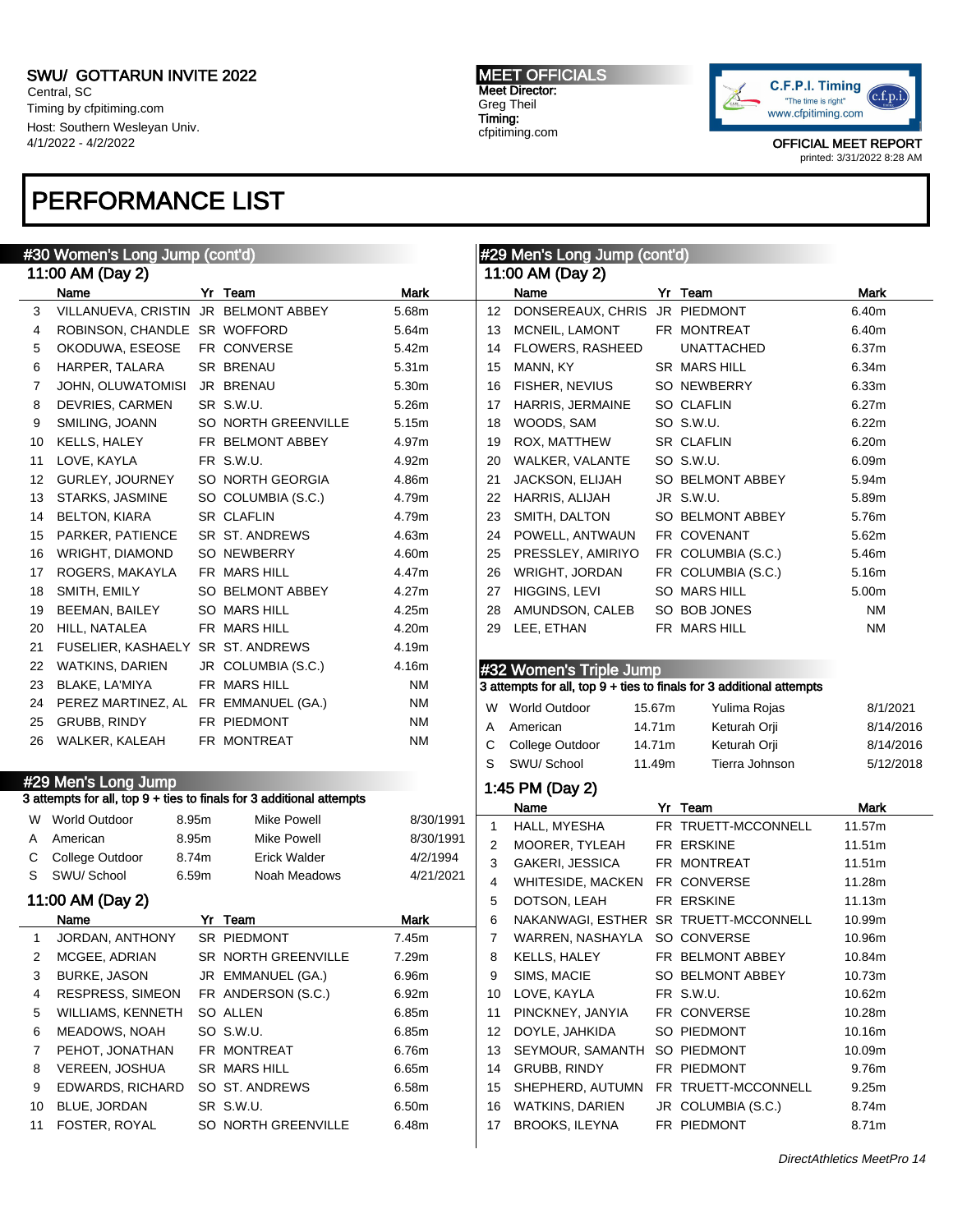Central, SC Timing by cfpitiming.com Host: Southern Wesleyan Univ. 4/1/2022 - 4/2/2022

### PERFORMANCE LIST

#### #31 Men's Triple Jump

| 3 attempts for all, top 9 + ties to finals for 3 additional attempts |  |  |
|----------------------------------------------------------------------|--|--|
|----------------------------------------------------------------------|--|--|

| W  | <b>World Outdoor</b>    | 18.29m | Jonathan Edwards    | 8/7/1995  |
|----|-------------------------|--------|---------------------|-----------|
| A  | American                | 18.21m | Christian Taylor    | 8/27/2015 |
| С  | College Outdoor         | 17.57m | Keith Connor        | 6/5/1982  |
| S  | SWU/School              | 14.52m | Javon Barmore       | 4/28/2018 |
|    | 1:45 PM (Day 2)         |        |                     |           |
|    | Name                    | Yr     | Team                | Mark      |
| 1  | <b>WALKER, VALANTE</b>  |        | SO S.W.U.           | 14.02m    |
| 2  | WILLIAMS, JABARI        |        | SR TRUETT-MCCONNELL | 13.91m    |
| 3  | DOTSON, DARIUS          |        | <b>JR ERSKINE</b>   | 13.61m    |
| 4  | <b>HARRIS, JERMAINE</b> |        | <b>SO CLAFLIN</b>   | 13.50m    |
| 5  | RAY, GABRIEL            |        | FR MONTREAT         | 13.02m    |
| 6  | PATRICK, QUANDARI       |        | FR CLAFLIN          | 12.88m    |
| 7  | PEHOT, JONATHAN         |        | FR MONTREAT         | 12.71m    |
| 8  | POWELL, ANTWAUN         |        | FR COVENANT         | 10.78m    |
| 9  | AMUNDSON, CALEB         |        | SO BOB JONES        | ΝM        |
| 10 | <b>HOGAN, MALIK</b>     |        | SO ST. ANDREWS      | ΝM        |
| 11 | <b>HENDERSON, CAMER</b> |        | <b>SR NEWBERRY</b>  | ΝM        |
| 12 | <b>WRIGHT, DAVISON</b>  |        | <b>SO NEWBERRY</b>  | ΝM        |

#### #34 Women's Shot Put

#### 3 attempts for all, top 9 + ties to finals for 3 additional attempts

| W | <b>World Outdoor</b> | 22.63m | Natalya Lisovskaya     | 6/7/1987  |
|---|----------------------|--------|------------------------|-----------|
| A | American             | 20.63m | <b>Michelle Carter</b> | 8/12/2016 |
|   | C College Outdoor    | 19.35m | <b>Raven Saunders</b>  | 8/12/2016 |
|   | S SWU/School         | 13.37m | Kelsie Smith           | 4/24/2021 |

### 1:45 PM (Day 2)

|    | Name                    | Yr | Team                | Mark   |
|----|-------------------------|----|---------------------|--------|
| 1  | MIMS, CAMERON           |    | <b>SR BRENAU</b>    | 13.03m |
| 2  | NELSON, ZARIA           |    | <b>SR CLAFLIN</b>   | 13.00m |
| 3  | BROMELL, ALEAH          |    | SR COLUMBIA (S.C.)  | 12.91m |
| 4  | APPLEBY, REGAN          |    | JR ANDERSON (S.C.)  | 12.91m |
| 5  | JONES, GRACE            |    | FR TRUETT-MCCONNELL | 12.28m |
| 6  | WASHINGTON, NAKIY       |    | SO PIEDMONT         | 11.80m |
| 7  | MORSE, KATRINA          |    | SO BELMONT ABBEY    | 11.64m |
| 8  | <b>KENDRICK, JAILYN</b> |    | JR BRENAU           | 11.27m |
| 9  | DEVANE, BRITTANY        |    | <b>SR PIEDMONT</b>  | 11.12m |
| 10 | MARSHALL, SHANADI       |    | FR NEWBERRY         | 11.03m |
| 11 | STOLBERG, TYLA          |    | SO NEWBERRY         | 10.98m |
| 12 | FOURIE, KATHERINE       |    | JR BRENAU           | 10.90m |
| 13 | CRAIG, ALLISON          |    | FR TRUETT-MCCONNELL | 10.80m |
| 14 | LOCKWOOD, AVERY         |    | SR BREVARD          | 10.79m |
| 15 | DAVIS, ALEXA            |    | FR BELMONT ABBEY    | 10.74m |
| 16 | CRUZ, GISELLE           |    | JR WOFFORD          | 10.72m |
| 17 | PROVIDENCE, VANES       |    | JR BRENAU           | 10.05m |
| 18 | FELTUS, ALLIE           |    | <b>FR PIEDMONT</b>  | 9.74m  |

#### MEET OFFICIALS Meet Director: Greg Theil Timing: cfpitiming.com

1:45 PM (Day 2)

#34 Women's Shot Put (cont'd)



OFFICIAL MEET REPORT printed: 3/31/2022 8:28 AM

### Name Yr Team Mark 19 GOOCH, RACHEL JR TRUETT-MCCONNELL 9.73m 20 ANDERSON, MAKAYL FR MONTREAT 9.73m 21 OVERTON, ALIYAH JR COLUMBIA (S.C.) 9.64m 22 COOK, CHLOE ANN SO ST. ANDREWS 9.56m 23 ALEX, MITCHEL JR BRENAU 9.50m 24 GREUBEL, WREN FR PIEDMONT 9.40m 25 MAULDIN, ABBY FR PIEDMONT 9.17m 26 BUICE, CARLY FR TRUETT-MCCONNELL 9.04m 27 GRIMES, TAYLEE SO S.W.U. 8.87m 28 BEARD, MORGAN SO CLAFLIN 8.81m 29 BEEMAN, BAILEY SO MARS HILL 8.63m 30 DAVIS, ALEXANDRIA FR ALLEN 8.42m 31 BRASWELL, TAKAYLA FR COLUMBIA (S.C.) 8.41m 32 JOHNSON, LARHOND FR ALLEN 8.38m 33 BOWBLISS, KAELYN FR NORTH GREENVILLE 8.34m 34 BRANCH, KATIE SO BELMONT ABBEY 8.04m 35 QUEEN, BREANNA SO BREVARD 7.95m 36 PALMORE, AIJAH SO ST. ANDREWS 7.93m 37 BEST, KAITLYN FR CLAFLIN 7.92m 38 PUKAS, GRACE JR BREVARD 7.74m 39 ADAMS, CHANDLER FR MARS HILL 7.05m 40 COOK, SKYA SO ALLEN 5.82m 41 CALLOWAY, CORION SO ALLEN 5.04m 42 PITTS, HATTIE SR S.W.U. NM 43 JAMISON-WHITFIELD, FR ALLEN NM 44 TAYLOR, AYANI FR ALLEN NM 45 BENTON, ILLIE FRALLEN NM 46 HORTON, JOHNNERIA SO ALLEN NM #33 Men's Shot Put 3 attempts for all, top 9 + ties to finals for 3 additional attempts W World Outdoor 23.37m Ryan Crouser 2/20/1989 A American 23.13m Randy Barnes 5/20/1990 C College Outdoor 22.00m John Godina 6/3/1995 S SWU/ School 13.50m Keuntrai Robinson 3/22/2019 10:30 AM (Day 2) Name Yr Team Mark

|   | DAVIS, JAJA           | SR MONTREAT         | 17.34m |
|---|-----------------------|---------------------|--------|
| 2 | <b>MATHIS, AUSTIN</b> | SO TRUETT-MCCONNELL | 14.93m |
| 3 | FOWLER, SETH          | JR TRUETT-MCCONNELL | 14.62m |
|   | <b>BASS, JEROME</b>   | JR BREVARD          | 13.93m |
| 5 | GOODLETT, BEN         | JR MARS HILL        | 13.28m |
| 6 | PRESCOTT, LEE         | JR MARS HILL        | 12.89m |
|   | JAMES, JAMARIO        | JR CLAFLIN          | 12.59m |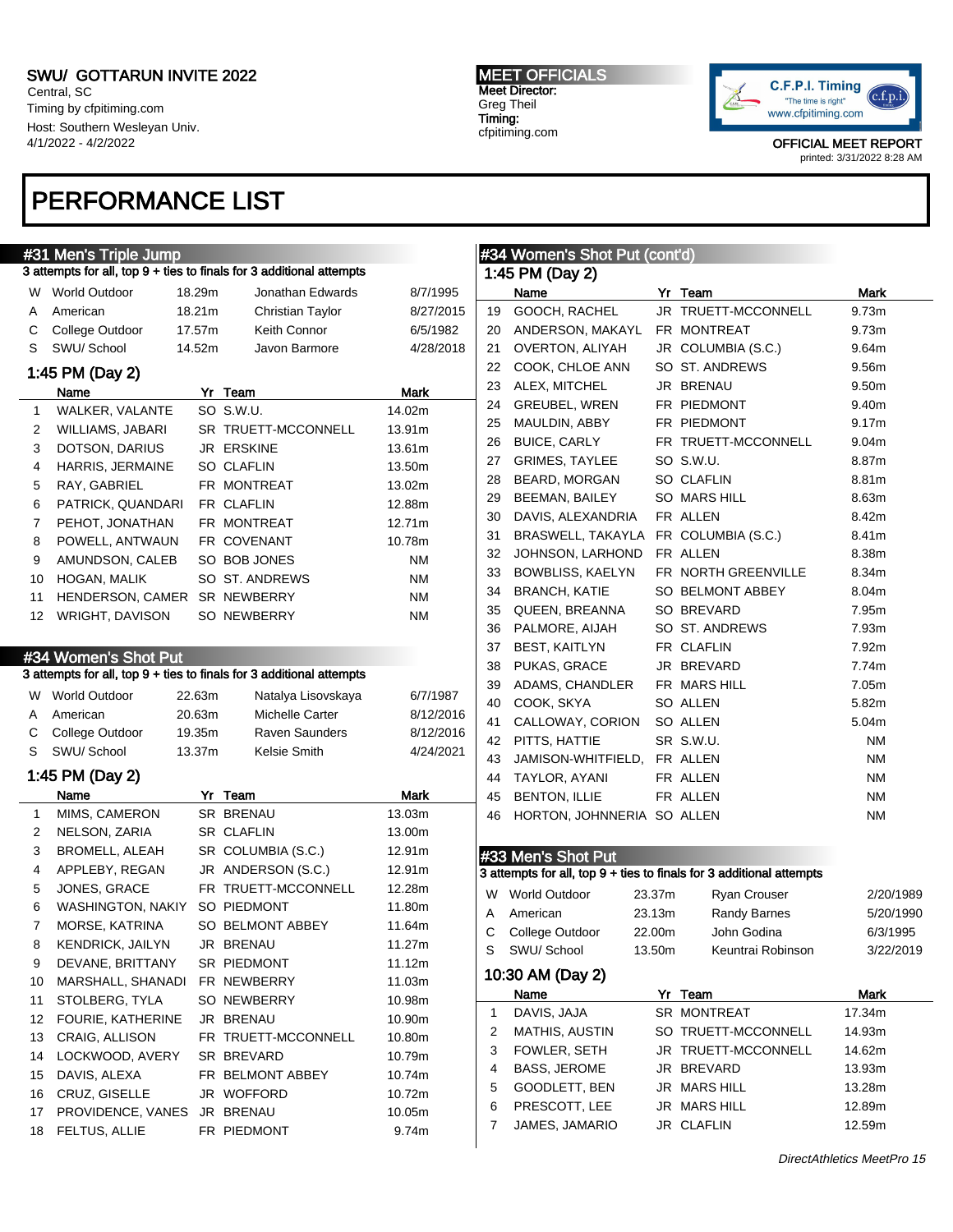Central, SC Timing by cfpitiming.com Host: Southern Wesleyan Univ. 4/1/2022 - 4/2/2022

### PERFORMANCE LIST

#### #33 Men's Shot Put (cont'd) 10:30 AM (Day 2) Name **Yr Team Yr Team** Mark 8 GOOCH, DILLON JR TRUETT-MCCONNELL 12.40m 9 MILHOUSE, ISAIAH JR ALLEN 12.33m 10 ROTH, BRADY SO MONTREAT 12.29m 11 PENDERGRASS, JON FR NORTH GREENVILLE 12.25m 12 BROWN, SHELDON SO ALLEN 12.07m 13 PARKER, TRISTAN SO NORTH GREENVILLE 11.82m 14 MILLER, MICHAEL JR CLAFLIN 11.73m 15 CAMPBELL, AIDAN FR S.W.U. 11.55m 16 WALKER, ANTONIO JR CLAFLIN 11.45m 17 VILLARRUEL, JOSE SO BELMONT ABBEY 11.38m 18 BARNES, R'KEVIOUS JR ALLEN 11.37m 19 COVINGTON, GABRIE SR BREVARD 11.15m 20 BRIGHT, DEANGELO SO ALLEN 11.08m 21 CONNER, PRESTON FR ALLEN 10.80m 22 DEAL, NOAH FR TRUETT-MCCONNELL 10.76m 23 MELTON, LOGAN FR MONTREAT 10.70m 24 GAINEY, ASHTIN FR MARS HILL 10.56m 25 CROWE, BAILEY SO NORTH GREENVILLE 10.49m 26 MCDONALD, DAYLON FR COLUMBIA (S.C.) 10.32m 27 SMITH, ERNEST SO BREVARD 10.08m 28 REID, ISAIAH FR MARS HILL 8.90m 29 IVESTER, RYAN FR BREVARD 8.54m 30 GANDA, MAURICE FR MONTREAT 8.35m 31 MCCRAY, LAZARUS FR CLAFLIN 8.31m 32 BROWN, TRISTAN SO ST. ANDREWS 8.02m 33 WILLIAMS, DANIEL JR S.W.U. 7.43m #36 Women's Discus 3 attempts for all, top 9 + ties to finals for 3 additional attempts W World Outdoor 76.80m Gabriele Reinsch 7/9/1988 A American 69.17m Gia Lewis-Smallwood 8/30/2014 C College Outdoor 67.48m Meg Ritchie 4/26/1981 S SWU/ School 41.15m Kelsie Smith 4/24/2021 10:00 AM (Day 2) Name Yr Team **Mark** 1 NELSON, ZARIA SR CLAFLIN 45.81m 2 HOLLOWAY, TIFFANY SR MARS HILL 40.83m 3 FELTUS, ALLIE FR PIEDMONT 38.03m 4 BANKS, KRISTEN JR COLUMBIA (S.C.) 35.14m 5 MYERS, KENNEDY FR NEWBERRY 35.00m 6 ANDERSON, MAKAYL FR MONTREAT 34.62m 7 WASHINGTON, NAKIY SO PIEDMONT 33.80m 8 WOODS, JAYLA FR COVENANT 33.70m 9 SMITH, KELSIE SR S.W.U. 33.33m #36 Women's Discus (cont'd) 10:00 AM (Day 2) Name Yr Team Mark 10 CRUZ, GISELLE JR WOFFORD 33.32m 11 CARSON, ZAIDA JR COLUMBIA (S.C.) 33.19m 12 ELLISON, EMMA FR ERSKINE 32.98m 13 RICHARDS, ANGELIC SO BRENAU 32.96m 14 DEVANE, BRITTANY SR PIEDMONT 32.42m 15 DAWSON, DARCI FR COLUMBIA (S.C.) 31.90m 16 PASCUAL RIVERA, AN FR NEWBERRY 31.09m 17 BABB, KATILYN SO TRUETT-MCCONNELL 30.18m 18 HOLCOMBE, SELAH FR S.W.U. 29.99m 19 MITCHELL, MADDIE SO COVENANT 29.64m 20 LOCKWOOD, AVERY SR BREVARD 29.31m 21 DAVIS, ALEXA FR BELMONT ABBEY 29.00m 22 COOK, CHLOE ANN SO ST. ANDREWS 28.89m 23 BARAJAS, BRIANA FR MARS HILL 27.77m 24 MASON, BRIANNA SO FRANCIS MARION 27.17m 25 PALMORE, AIJAH SO ST. ANDREWS 27.10m 26 BEARD, MORGAN SO CLAFLIN 25.13m 27 BOWBLISS, KAELYN FR NORTH GREENVILLE 25.00m 28 CARD, MACKENZIE SO MONTREAT 24.16m 29 PUKAS, GRACE JR BREVARD 21.21m 30 QUEEN, BREANNA SO BREVARD 20.85m 31 HERNDON, HAIZLEY SO FRANCIS MARION 17.45m 32 BEST, KAITLYN FR CLAFLIN NM 33 RANKIN, SHAYANNE SR BOB JONES NM 34 DAVIS, ALEXANDRIA FR ALLEN NM 35 WEATHERFORD, MAC SO CONVERSE NM 36 JEFFERY, ASHLEY FR PIEDMONT NM #35 Men's Discus 3 attempts for all, top 9 + ties to finals for 3 additional attempts W World Outdoor 74.08m Jurgen Schult 6/6/1986 A American 72.34m Ben Plucknett 7/7/1981 C College Outdoor 68.16m Julian Wruck 6/1/2013 S SWU/ School 44.14m Kaiser Pickney 4/19/2014 1:45 PM (Day 2) Name Yr Team Mark 1 DAVIS, JAJA SR MONTREAT 47.26m 2 STRINGER, KYLE SR TRUETT-MCCONNELL 46.37m 3 THOMPSON, MANNY JR BELMONT ABBEY 43.91m 4 MARLOWE, GREYSON SO ERSKINE 40.14m 5 HUNTER, JASE FR NEWBERRY 40.02m 6 CROWELL, KEGAN JR NEWBERRY 39.87m 7 PRESCOTT, LEE JR MARS HILL 39.73m 8 MIDDLETON, MAX FR BELMONT ABBEY 38.80m

MEET OFFICIALS Meet Director: Greg Theil Timing: cfpitiming.com



OFFICIAL MEET REPORT printed: 3/31/2022 8:28 AM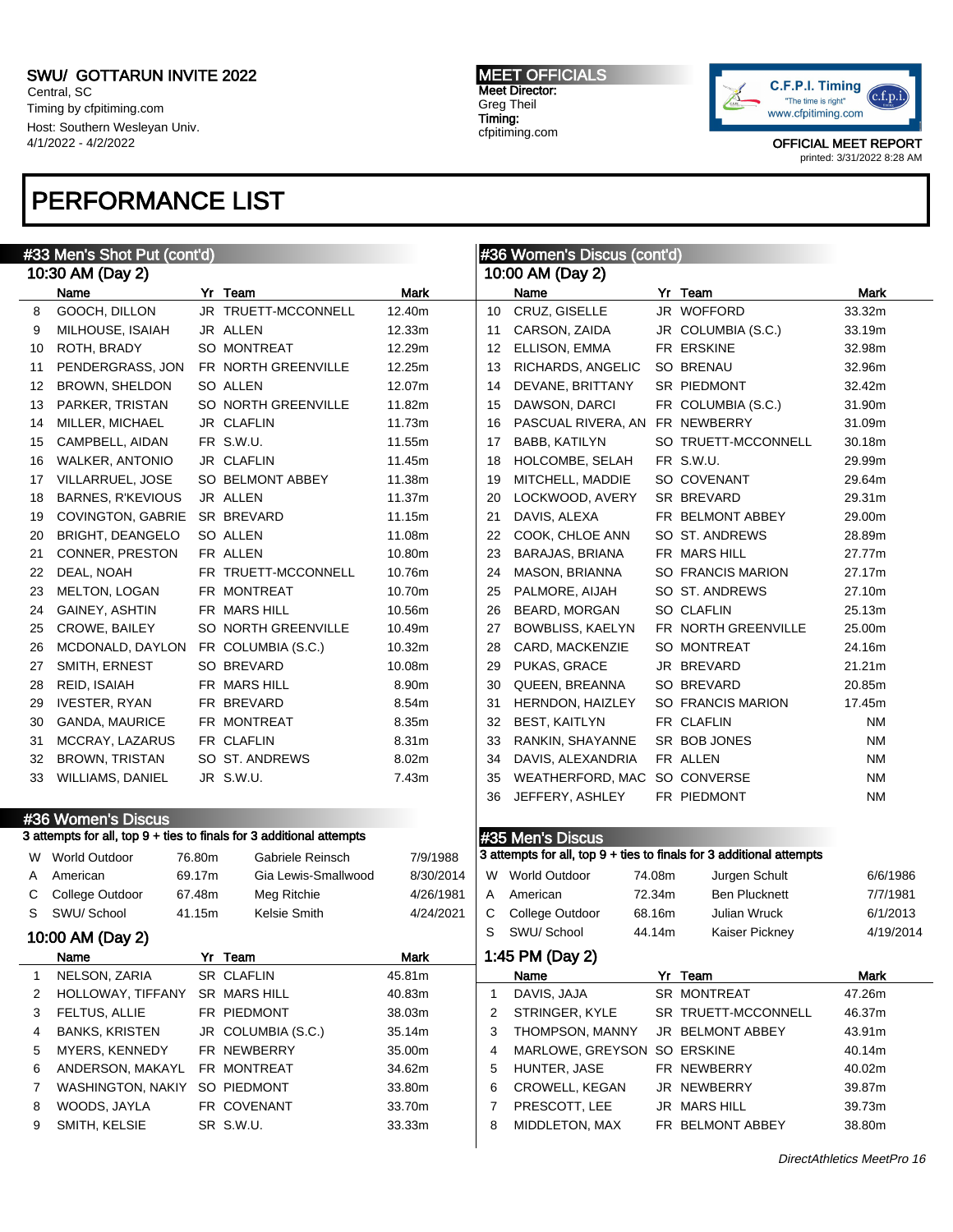Central, SC Timing by cfpitiming.com Host: Southern Wesleyan Univ. 4/1/2022 - 4/2/2022

## PERFORMANCE LIST

#### MEET OFFICIALS Meet Director: Greg Theil Timing: cfpitiming.com



|    | #35 Men's Discus (cont'd) |        |                                                                      |             |              | #38 Women's Hammer (cont'd) |        |                                                                      |                            |
|----|---------------------------|--------|----------------------------------------------------------------------|-------------|--------------|-----------------------------|--------|----------------------------------------------------------------------|----------------------------|
|    | 1:45 PM (Day 2)           |        |                                                                      |             |              | 2:00 PM (Day 1)             |        |                                                                      |                            |
|    | Name                      |        | Yr Team                                                              | <b>Mark</b> |              | Name                        |        | Yr Team                                                              | Mark                       |
| 9  | ROTH, BRADY               |        | SO MONTREAT                                                          | 38.74m      | $\mathbf{1}$ | RICHARDS, ANGELIC           |        | <b>SO BRENAU</b>                                                     | 45.13m                     |
| 10 | ROBERTSON, JERRY          |        | FR ERSKINE                                                           | 38.48m      | 2            | PASCUAL RIVERA, AN          |        | FR NEWBERRY                                                          | 44.18m                     |
| 11 | GORDY, LUKE               |        | SO S.W.U.                                                            | 38.17m      | 3            | MIMS, CAMERON               |        | <b>SR BRENAU</b>                                                     | 40.70m                     |
| 12 | VILLARRUEL, JOSE          |        | SO BELMONT ABBEY                                                     | 37.06m      | 4            | <b>KENDRICK, JAILYN</b>     |        | JR BRENAU                                                            | 39.69m                     |
| 13 | MILHOUSE, ISAIAH          |        | JR ALLEN                                                             | 36.46m      | 5            | BROMELL, ALEAH              |        | SR COLUMBIA (S.C.)                                                   | 39.57m                     |
| 14 | GREEN, DAVID              |        | JR BOB JONES                                                         | 36.04m      | 6            | <b>GRIMES, TAYLEE</b>       |        | SO S.W.U.                                                            | 36.36m                     |
| 15 | <b>WILLIAMS, JON</b>      |        | <b>SO NEWBERRY</b>                                                   | 35.49m      | 7            | SMITH, KELSIE               |        | SR S.W.U.                                                            | 36.36m                     |
| 16 | <b>BRIGHT, DEANGELO</b>   |        | SO ALLEN                                                             | 34.38m      | 8            | HALL, HANNAH                |        | SO S.W.U.                                                            | 36.36m                     |
| 17 | CARRUTH, DAWSON           |        | FR ERSKINE                                                           | 34.27m      | 9            | HOLCOMBE, SELAH             |        | FR S.W.U.                                                            | 36.36m                     |
| 18 | DEAL, NOAH                |        | FR TRUETT-MCCONNELL                                                  | 34.21m      | 10           | CRAIG, ALLISON              |        | FR TRUETT-MCCONNELL                                                  | 34.39m                     |
| 19 | PARKS, KADEN              |        | FR TRUETT-MCCONNELL                                                  | 33.75m      | 11           | <b>BANKS, KRISTEN</b>       |        | JR COLUMBIA (S.C.)                                                   | 33.91m                     |
| 20 | MCDONALD, DAYLON          |        | FR COLUMBIA (S.C.)                                                   | 33.72m      | 12           | CARD, MACKENZIE             |        | SO MONTREAT                                                          | 33.21m                     |
| 21 | PARKER, TRISTAN           |        | SO NORTH GREENVILLE                                                  | 33.46m      | 13           | ELLISON, EMMA               |        | FR ERSKINE                                                           | 33.19m                     |
| 22 | <b>WALKER, ANTONIO</b>    |        | JR CLAFLIN                                                           | 32.93m      | 14           | MYERS, KENNEDY              |        | FR NEWBERRY                                                          | 33.00m                     |
| 23 | RICE, GAVIN               |        | FR COLUMBIA (S.C.)                                                   | 32.80m      | 15           | GOOCH, RACHEL               |        | JR TRUETT-MCCONNELL                                                  | 32.53m                     |
| 24 | COVINGTON, GABRIE         |        | <b>SR BREVARD</b>                                                    | 32.53m      | 16           | CARSON, ZAIDA               |        | JR COLUMBIA (S.C.)                                                   | 32.50m                     |
| 25 | MILLER, MICHAEL           |        | JR CLAFLIN                                                           | 32.20m      | 17           | ANDERSON, REAGHA            |        | SO PIEDMONT                                                          | 32.40m                     |
| 26 | <b>BARNES, R'KEVIOUS</b>  |        | JR ALLEN                                                             | 31.98m      | 18           | WEATHERFORD, MAC            |        | SO CONVERSE                                                          | 32.28m                     |
| 27 | JAMES, JAMARIO            |        | JR CLAFLIN                                                           | 31.76m      | 19           | MARSHALL, SHANADI           |        | FR NEWBERRY                                                          | 31.63m                     |
| 28 | WALKER, GABRIEL           |        | FR ERSKINE                                                           | 31.72m      | 20           | CARVER, MADISON             |        | JR PIEDMONT                                                          | 28.79m                     |
| 29 | FLORES, WALKER            |        | FR NEWBERRY                                                          | 30.89m      | 21           | JEFFERY, ASHLEY             |        | FR PIEDMONT                                                          | 25.47m                     |
| 30 | PENDERGRASS, JON          |        | FR NORTH GREENVILLE                                                  | 30.87m      | 22           | <b>BUICE, CARLY</b>         |        | FR TRUETT-MCCONNELL                                                  | 24.71m                     |
| 31 | CROWE, BAILEY             |        | SO NORTH GREENVILLE                                                  | 30.73m      | 23           | DAWSON, DARCI               |        | FR COLUMBIA (S.C.)                                                   | 22.78m                     |
| 32 | COLES, RAQUAN             |        | <b>SO MARS HILL</b>                                                  | 30.53m      | 24           | <b>BLUE, CAITLIN</b>        |        | SR BOB JONES                                                         | 21.83m                     |
| 33 | VARGAS, JOEL              |        | FR TRUETT-MCCONNELL                                                  | 30.49m      | 25           | PECK, MYKENZY               |        | FR MARS HILL                                                         | 20.54m                     |
| 34 | UNDERWOOD, WILL           |        | SR PIEDMONT                                                          | 29.60m      | 26           | JONES, GRACE                |        | FR TRUETT-MCCONNELL                                                  | 20.00m                     |
| 35 | ROTH, COOPER              |        | <b>SO MONTREAT</b>                                                   | 29.34m      | 27           | RANKIN, SHAYANNE            |        | SR BOB JONES                                                         | 16.58m                     |
| 36 | <b>BASS, JEROME</b>       |        | JR BREVARD                                                           | 25.96m      | 28           | HOLLOWAY, CALLIE            |        | SO ALLEN                                                             | NM                         |
| 37 | LOPEZ, CRISTOBAL          |        | FR CONVERSE                                                          | 25.00m      | 29           | COOK, SKYA                  |        | SO ALLEN                                                             | NM                         |
| 38 | STEURER, GABRIEL          |        | FR BOB JONES                                                         | 24.72m      |              |                             |        |                                                                      |                            |
| 39 | <b>IVESTER, RYAN</b>      |        | FR BREVARD                                                           | 24.01m      |              | #37 Men's Hammer            |        |                                                                      |                            |
| 40 | <b>BROWN, TRISTAN</b>     |        | SO ST. ANDREWS                                                       | 21.66m      |              |                             |        | 3 attempts for all, top 9 + ties to finals for 3 additional attempts |                            |
| 41 | GANDA, MAURICE            |        | FR MONTREAT                                                          | 21.09m      |              | W World Outdoor             | 86.74m | <b>Yuriy Sedykh</b>                                                  | 8/30/1986                  |
| 42 | WILLIAMS, DANIEL          |        | JR S.W.U.                                                            | 18.94m      |              | A American                  | 82.52m | Lance Deal                                                           | 9/7/1996                   |
| 43 | REID, ISAIAH              |        | FR MARS HILL                                                         | <b>NM</b>   | С            | College Outdoor             | 81.94m | Balazs Kiss                                                          | 5/19/1995                  |
|    |                           |        |                                                                      |             | S            | SWU/ School                 | 48.66m | Keuntrai Robinson                                                    | 3/22/2019                  |
|    | #38 Women's Hammer        |        |                                                                      |             |              |                             |        |                                                                      |                            |
|    |                           |        | 3 attempts for all, top 9 + ties to finals for 3 additional attempts |             |              | 4:00 PM (Day 1)             |        |                                                                      |                            |
| W. | <b>World Outdoor</b>      | 82.98m | Anita Wodarczyk                                                      | 8/28/2016   |              | Name                        |        | Yr Team                                                              | Mark                       |
| A  | American                  | 75.73m | Amanda Bingson                                                       | 6/22/2013   | $\mathbf{1}$ | CAMPBELL, AIDAN             |        | FR S.W.U.                                                            | 45.71m                     |
| С  | College Outdoor           | 74.53m | Maggie Ewen                                                          | 4/6/2018    | 2            | HUNTER, JASE                |        | FR NEWBERRY                                                          | 45.04m                     |
| S  | SWU/ School               | 50.23m | Kelsie Smith                                                         | 4/24/2021   | 3            | CROWELL, KEGAN              |        | JR NEWBERRY                                                          | 44.57m                     |
|    |                           |        |                                                                      |             | 4            | WILLIAMS, JON               |        | SO NEWBERRY                                                          | 44.41m                     |
|    |                           |        |                                                                      |             | 5            | WALKER, GABRIEL             |        | FR ERSKINE                                                           | 42.88m                     |
|    |                           |        |                                                                      |             | 6            | MARLOWE, GREYSON SO ERSKINE |        |                                                                      | 38.14m                     |
|    |                           |        |                                                                      |             |              |                             |        |                                                                      | DirectAthletics MeetPro 17 |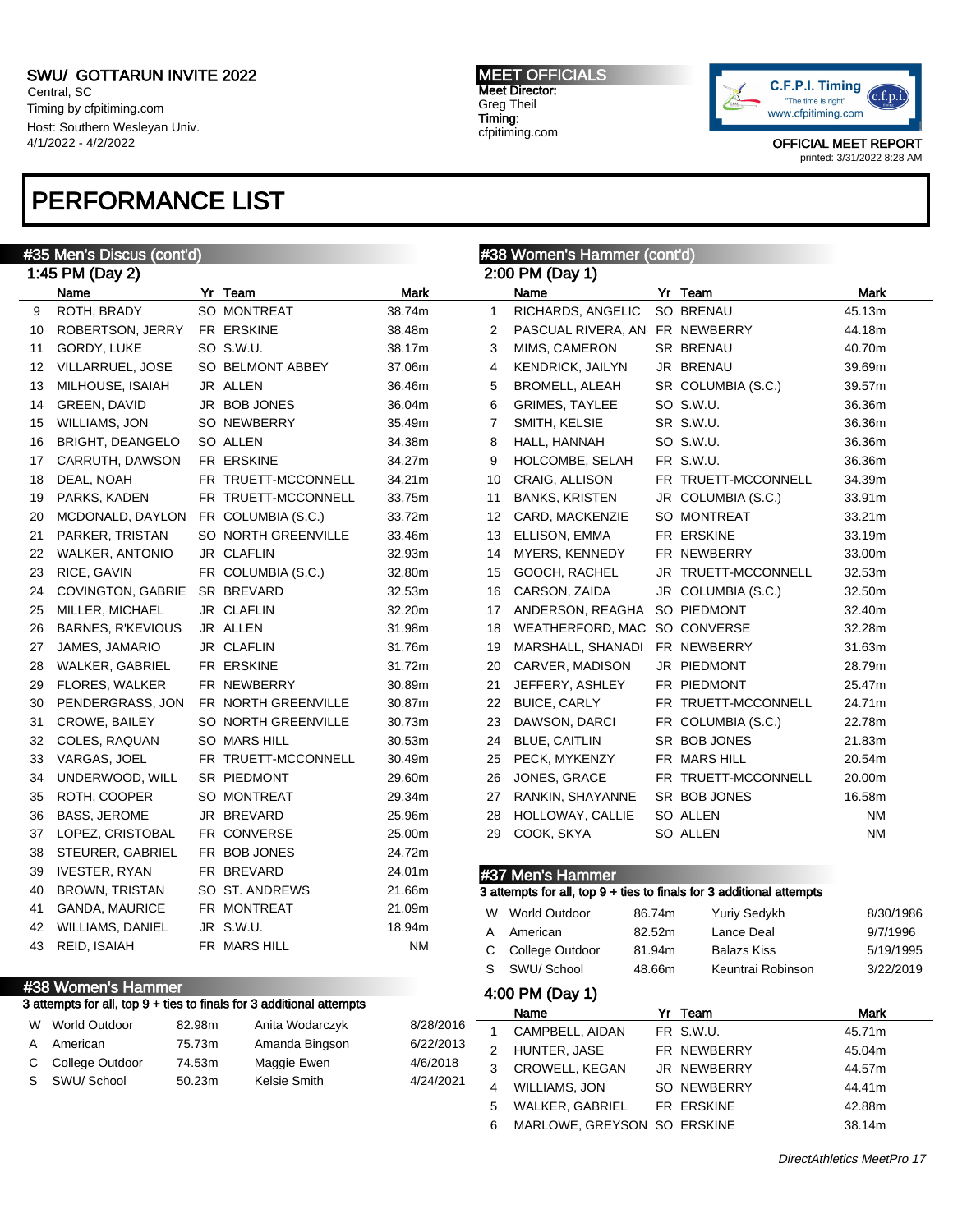Central, SC Timing by cfpitiming.com Host: Southern Wesleyan Univ. 4/1/2022 - 4/2/2022

## PERFORMANCE LIST

#### MEET OFFICIALS Meet Director: Greg Theil Timing: cfpitiming.com



| #37 Men's Hammer (cont'd) |                                         |        |                                                                      |                  | #40 Women's Javelin (cont'd) |                              |        |                                                                      |                  |
|---------------------------|-----------------------------------------|--------|----------------------------------------------------------------------|------------------|------------------------------|------------------------------|--------|----------------------------------------------------------------------|------------------|
|                           | 4:00 PM (Day 1)                         |        |                                                                      |                  |                              | 2:30 PM (Day 1)              |        |                                                                      |                  |
|                           | Name                                    |        | Yr Team                                                              | Mark             |                              | Name                         |        | Yr Team                                                              | Mark             |
| 7                         | THOMPSON, MANNY                         |        | JR BELMONT ABBEY                                                     | 37.63m           | 22                           | DAVIS, RUTH                  |        | SO ALLEN                                                             | 21.72m           |
| 8                         | FERNANDEZ, CALVIN                       |        | SO S.W.U.                                                            | 36.94m           | 23                           | MORAN, ANA                   |        | SR BOB JONES                                                         | 21.15m           |
| 9                         | PARKS, KADEN                            |        | FR TRUETT-MCCONNELL                                                  | 36.80m           | 24                           | BRIDGES, SYDNEY              |        | SO EMMANUEL (GA.)                                                    | 20.95m           |
| 10                        | PRICE, SEAN                             |        | FR NEWBERRY                                                          | 35.62m           | 25                           | HERNDON, HAIZLEY             |        | SO FRANCIS MARION                                                    | 19.05m           |
| 11                        | RICE, GAVIN                             |        | FR COLUMBIA (S.C.)                                                   | 34.45m           | 26                           | MILLNER, KYLIE               |        | SO MONTREAT                                                          | 19.03m           |
| 12                        | ROBERTSON, JERRY                        |        | FR ERSKINE                                                           | 34.45m           | 27                           | HEATH, JESSIE                |        | SR BOB JONES                                                         | 18.36m           |
| 13                        | UNDERWOOD, WILL                         |        | SR PIEDMONT                                                          | 34.17m           | 28                           | MASON, BRIANNA               |        | SO FRANCIS MARION                                                    | 14.91m           |
| 14                        | <b>BROWN, SHELDON</b>                   |        | SO ALLEN                                                             | 32.33m           | 29                           | MUELLER, ALINA               |        | FR MARS HILL                                                         | ΝM               |
| 15                        | GOOCH, DILLON                           |        | JR TRUETT-MCCONNELL                                                  | 32.12m           | 30                           | STYRMISDOTTIR, JUL           |        | FR EMMANUEL (GA.)                                                    | ΝM               |
| 16                        | <b>FLORES, WALKER</b>                   |        | FR NEWBERRY                                                          | 31.29m           | 31                           | JACKSON, TAELOR              |        | FR ALLEN                                                             | ΝM               |
| 17                        | MATHIS, AUSTIN                          |        | SO TRUETT-MCCONNELL                                                  | 28.94m           | 32                           | MADDOX, ALEYAH               |        | FR ALLEN                                                             | ΝM               |
| 18                        | ANDERSON, DAVID                         |        | FR PIEDMONT                                                          | 25.83m           | 33                           | JOHNSON, LARHOND             |        | FR ALLEN                                                             | ΝM               |
| 19                        | FOWLER, SETH                            |        | JR TRUETT-MCCONNELL                                                  | 25.00m           | 34                           | BECKHAM-TIMMONS,             |        | FR ALLEN                                                             | ΝM               |
| 20                        | VARGAS, JOEL                            |        | FR TRUETT-MCCONNELL                                                  | 24.95m           | 35                           | CALLOWAY, CORION             |        | SO ALLEN                                                             | ΝM               |
|                           |                                         |        |                                                                      |                  | 36                           | BETHEA, JAZZEEM              |        | FR ALLEN                                                             | ΝM               |
|                           | #40 Women's Javelin                     |        |                                                                      |                  | 37                           | <b>BENTON, ILLIE</b>         |        | FR ALLEN                                                             | ΝM               |
|                           |                                         |        | 3 attempts for all, top 9 + ties to finals for 3 additional attempts |                  | 38                           | MCKNIGHT, MEOSHA             |        | FR ALLEN                                                             | ΝM               |
|                           | W World Outdoor                         | 72.28m | Barbora Spotakova                                                    | 9/13/2008        | 39                           | AKBARI, HAYLEY               |        | SR POINT                                                             | ΝM               |
| A                         | American                                | 66.67m | Kara Winger                                                          |                  | 40                           | WARREN, DYLEEZIA             |        | SO BELMONT ABBEY                                                     | ΝM               |
| С                         | College Outdoor                         | 62.19m | Maggie Malone                                                        | 6/9/2016         | 41                           | MATTHEWS, HAILEY             |        | FR BELMONT ABBEY                                                     | ΝM               |
| S                         | SWU/ School                             | 41.20m | Olivia Bush                                                          | 3/18/2017        |                              |                              |        |                                                                      |                  |
|                           |                                         |        |                                                                      |                  |                              | #39 Men's Javelin            |        |                                                                      |                  |
|                           | 2:30 PM (Day 1)<br>Name                 |        | Yr Team                                                              | Mark             |                              |                              |        | 3 attempts for all, top 9 + ties to finals for 3 additional attempts |                  |
| $\mathbf 1$               | <b>BABB, KATILYN</b>                    |        | SO TRUETT-MCCONNELL                                                  | 41.13m           | W                            | World Outdoor                | 98.48m | Jan Zelezny                                                          | 5/25/1996        |
|                           | LANDRY, KATIE                           |        | JR ANDERSON (S.C.)                                                   | 38.43m           | Α                            | American                     | 91.29m | <b>Breaux Greer</b>                                                  | 6/21/2007        |
| 2<br>3                    | JORDAN, SAVANNAH                        |        | FR NEWBERRY                                                          | 34.01m           | С                            | College Outdoor              | 89.10m | Patrik Boden                                                         | 3/24/1990        |
| 4                         | <b>BROWN, CORTNEY</b>                   |        | SO PIEDMONT                                                          | 33.97m           | S                            | SWU/ School                  | 60.65m | Robbie Bryant                                                        | 4/29/2017        |
|                           | BATTLE, MOENA                           |        | SR EMMANUEL (GA.)                                                    | 32.61m           |                              | 12:30 PM (Day 1)             |        |                                                                      |                  |
| 5                         | <b>MORGAN, PERRYN</b>                   |        | SR PIEDMONT                                                          | 31.15m           |                              | Name                         |        | Yr Team                                                              | Mark             |
| 6<br>7                    |                                         |        |                                                                      |                  |                              |                              |        |                                                                      |                  |
|                           |                                         |        |                                                                      |                  |                              |                              |        |                                                                      |                  |
|                           | STOLBERG, TYLA                          |        | SO NEWBERRY                                                          | 31.09m           | $\mathbf{1}$                 | THIERFELDER, LUKE            |        | FR BELMONT ABBEY                                                     | 57.95m           |
| 8                         | FOURIE, KATHERINE                       |        | JR BRENAU                                                            | 30.68m           | 2                            | FERNANDEZ, CALVIN            |        | SO S.W.U.                                                            | 53.91m           |
| 9                         | <b>BOUTON, AMALIE</b>                   |        | FR BELMONT ABBEY                                                     | 30.10m           | 3                            | GORDY, LUKE                  |        | SO S.W.U.                                                            | 51.21m           |
| 10                        | WOODS, JAYLA                            |        | FR COVENANT                                                          | 28.60m           | 4                            | PRICE, SEAN                  |        | FR NEWBERRY                                                          | 47.01m           |
| 11                        | SMITH, EMILY                            |        | SO BELMONT ABBEY                                                     | 27.23m           | 5                            | SIMPSON, JOEL                |        | JR MONTREAT                                                          | 46.15m           |
| 12                        | JOHN, OLUWATOMISI                       |        | JR BRENAU                                                            | 26.69m           | 6                            | HALL, JAKE                   |        | SR TRUETT-MCCONNELL                                                  | 44.70m           |
| 13                        | CARVER, MADISON                         |        | JR PIEDMONT                                                          | 26.22m           | 7                            | WELLS, CALEB                 |        | SO MONTREAT                                                          | 43.30m           |
| 14                        | <b>GREUBEL, WREN</b>                    |        | FR PIEDMONT                                                          | 25.13m           | 8                            | MCCLELLAN, EDWAR             |        | SO MONTREAT                                                          | 42.07m           |
| 15                        | MITCHELL, MADDIE                        |        | SO COVENANT                                                          | 25.03m           | 9                            | HRITZ, ETHAN                 |        | FR ERSKINE                                                           | 41.96m           |
| 16                        | <b>MERCUIS, MISHA</b>                   |        | SR S.W.U.                                                            | 23.23m           | 10                           | CARRUTH, DAWSON              |        | FR ERSKINE                                                           | 41.16m           |
| 17                        | SILCOX, ELAINA                          |        | SO EMMANUEL (GA.)                                                    | 23.01m           | 11                           | HOLIDAY, JAYLIN              |        | SR EMMANUEL (GA.)                                                    | 40.33m           |
| 18                        | LONG, LAKIN                             |        | SO S.W.U.                                                            | 22.83m           | 12                           | GREGORY, BRANDON             |        | JR PIEDMONT                                                          | 40.33m           |
| 19<br>20                  | <b>BRIGHT, MADELYN</b><br>THIEL, SOPHIE |        | JR EMMANUEL (GA.)<br>SO S.W.U.                                       | 22.79m<br>22.76m | 13<br>14                     | STRINGER, KYLE<br>HAY, KELLY |        | SR TRUETT-MCCONNELL<br>FR BELMONT ABBEY                              | 40.15m<br>39.51m |